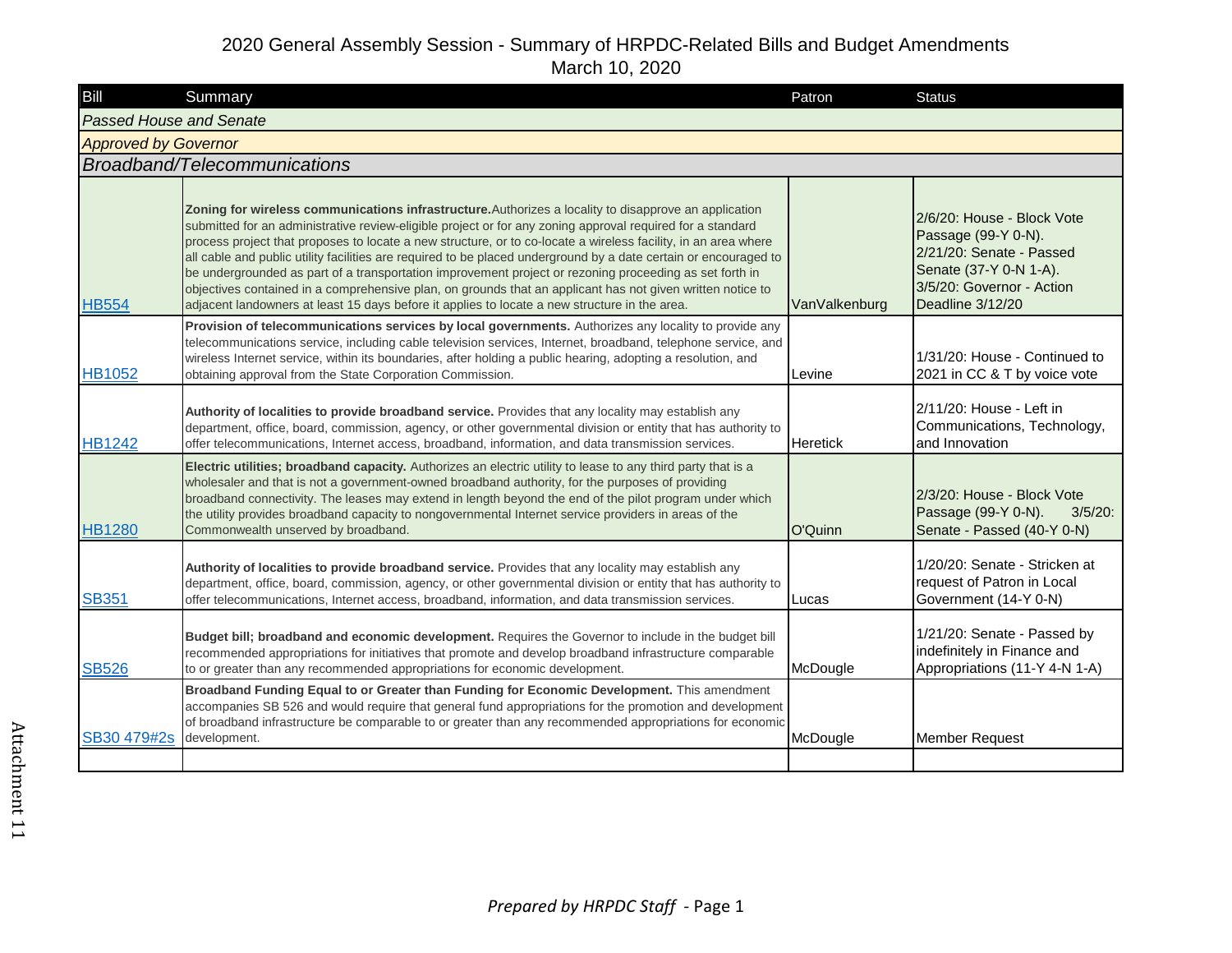| Bill                        | Summary                                                                                                                                                                                                                                                                                                                                                                                                                                                                                                                                                                                                                                                                                                                                                                                                                                                                                                                                                                                                                                                                                                                                                    | Patron         | <b>Status</b>                                                                                                                                                             |
|-----------------------------|------------------------------------------------------------------------------------------------------------------------------------------------------------------------------------------------------------------------------------------------------------------------------------------------------------------------------------------------------------------------------------------------------------------------------------------------------------------------------------------------------------------------------------------------------------------------------------------------------------------------------------------------------------------------------------------------------------------------------------------------------------------------------------------------------------------------------------------------------------------------------------------------------------------------------------------------------------------------------------------------------------------------------------------------------------------------------------------------------------------------------------------------------------|----------------|---------------------------------------------------------------------------------------------------------------------------------------------------------------------------|
| <b>Economic Development</b> |                                                                                                                                                                                                                                                                                                                                                                                                                                                                                                                                                                                                                                                                                                                                                                                                                                                                                                                                                                                                                                                                                                                                                            |                |                                                                                                                                                                           |
| <b>HB491</b>                | Department of Agriculture and Consumer Services; industrial hemp industry working group;<br>report. Directs the Department of Agriculture and Consumer Services to convene a working group to assess<br>the opportunities for development and manufacturing in the industrial hemp industry. The Department shall<br>report the analysis of the working group by November 30, 2020, to the Chairmen of the House Committee on<br>Agriculture, Chesapeake and Natural Resources and the Senate Committee on Agriculture, Conservation<br>and Natural Resources.                                                                                                                                                                                                                                                                                                                                                                                                                                                                                                                                                                                             | Marshall       | 2/4/20: House - Block Vote<br>Passage (99-Y 0-N).<br>$3/2/20$ :<br>Senate - Passed with<br>amendments (36-Y 0-N).<br>3/2/20: House - VOTE: Adoption<br>$(99-Y 0-N)$       |
| <b>HB957</b>                | Virginia Cyber Initiative Act. Directs the Virginia Information Technologies Agency to work with public and<br>private institutions of higher education, state agencies, and businesses in the Commonwealth to develop a<br>cyber alliance, to be known as the Virginia Cyber Initiative, to reduce cyber risks and encourage economic<br>development in the cybersecurity field.                                                                                                                                                                                                                                                                                                                                                                                                                                                                                                                                                                                                                                                                                                                                                                          | Ayala          | 2/11/20: House - Left in<br>Appropriations                                                                                                                                |
| <b>HB1017</b>               | Research and development in the Commonwealth. Creates the Commonwealth of Virginia Innovation<br>Partnership Authority (the Authority) to oversee and support research, development, and commercialization,<br>as well as related investment and seed-stage funding, in the Commonwealth. Existing grant, loan, and<br>investment funds currently administered by the Innovation and Entrepreneurship Investment Authority and<br>the Virginia Research Investment Committee, repealed under the bill, would be consolidated under the<br>Authority, and the Authority would be responsible for developing an Innovation Index for the Commonwealth.<br>The bill contains technical amendments.                                                                                                                                                                                                                                                                                                                                                                                                                                                            | <b>Sickles</b> | 2/10/20: House - VOTE:<br>Passage (94-Y 5-N).<br>2/28/20: Senate - Passed with<br>substitute (37-Y 0-N).<br>3/7/20: Conference report<br>agreed to by House and Senate    |
| <b>HB1102</b>               | Hampton Roads Regional Arena Authority created; financing of a Hampton Roads arena and<br>facility. Creates the Hampton Roads Regional Arena Authority and grants it certain powers relating to<br>construction of an arena and facility. Among those powers is the authority to (i) issue bonds to construct the<br>arena and facility, (ii) receive state sales and use tax revenue that is attributable to the arena and facility, (iii)<br>use such revenue to repay such bonds, and (iv) distribute any excess revenue to any Hampton Roads<br>locality that elects to contribute to the financing of the construction of an arena and facility. The bill provides<br>that the Authority's entitlement to state sales and use tax revenue will expire on the earlier of the maturity<br>date of any bonds it issues related to constructing the arena and facility or July 1, 2060. The powers granted<br>by the bill to the Authority are similar to those granted to the City of Virginia Beach with respect to a sports or<br>entertainment project. The bill repeals existing provisions related to a Hampton Roads Sports Facility<br>Authority. | <b>Miyares</b> | 2/10/20: House - VOTE:<br>Passage (59-Y 38-N).<br>2/26/20: Senate - Passed with<br>substitute (36-Y 3-N 1-A).<br>2/26/20: Substitute agreed to by<br>House (60-Y 32-N)    |
| <b>HB1597</b>               | GO Virginia grants; matching funds. Allows a locality to use funds awarded from the Tobacco Region<br>Revitalization Commission as matching funds for a GO Virginia grant award. No other state funds are<br>authorized to be used as a source of matching funds. The provisions of the bill sunset on July 1, 2021.                                                                                                                                                                                                                                                                                                                                                                                                                                                                                                                                                                                                                                                                                                                                                                                                                                       | Wampler        | 1/31/20: House - Vote: Passage<br>2/21/20: Senate<br>$(93-Y 6-N)$ .<br>Passed Senate with amendment<br>$(31-Y 6-N)$ .<br>2/26/20: House - Adoption (88-Y<br>$ 8-N\rangle$ |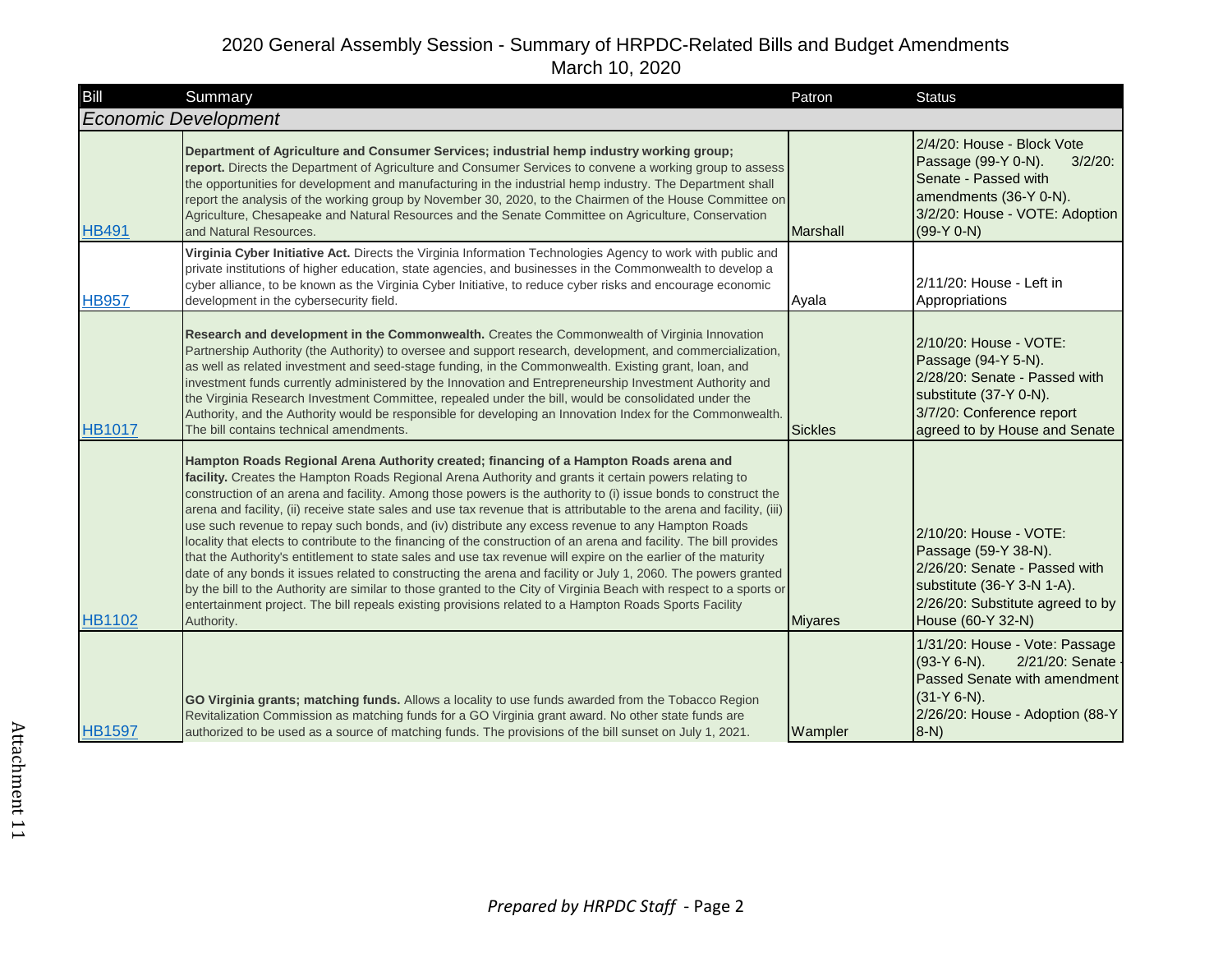| Bill               | Summary                                                                                                                                                                                                                                                                                                                                                                                                                                                                                                                                                                                                                                                                                                                                                      | Patron                          | <b>Status</b>                                                                                                                                                                            |
|--------------------|--------------------------------------------------------------------------------------------------------------------------------------------------------------------------------------------------------------------------------------------------------------------------------------------------------------------------------------------------------------------------------------------------------------------------------------------------------------------------------------------------------------------------------------------------------------------------------------------------------------------------------------------------------------------------------------------------------------------------------------------------------------|---------------------------------|------------------------------------------------------------------------------------------------------------------------------------------------------------------------------------------|
| <b>SB576</b>       | Research and development in the Commonwealth. Creates the Commonwealth of Virginia Innovation<br>Partnership Authority (the Authority) to oversee and support research, development, and commercialization,<br>resulting in the creation of new jobs and company formation, as well as related investment and seed-stage<br>funding, in the Commonwealth. Existing grant, loan, and investment funds currently administered by the<br>Innovation and Entrepreneurship Investment Authority and the Virginia Research Investment Committee,<br>repealed under the bill, would be consolidated under the Authority, and the Authority would be responsible<br>for developing an Innovation Index for the Commonwealth. The bill contains technical amendments. | <b>Howell</b>                   | 2/6/20: Senate - Read third time<br>and passed (40-Y 0-N) 2/26/20:<br>House - VOTE: Passage with<br>substitute (95-Y 4-N).<br>3/8/20: Conference report<br>agreed to by House and Senate |
| <b>SB639</b>       | Virginia Growth and Opportunity Fund; regional grant awards. Requires that at least 25 percent of<br>grants received by a region from the Virginia Growth and Opportunity Fund be used to support the creation<br>of jobs in qualified opportunity zones in the region.                                                                                                                                                                                                                                                                                                                                                                                                                                                                                      | Surovell                        | 1/28/20: Senate - Passed by<br>indefinitely in Finance and<br>Appropriations (11-Y 5-N)                                                                                                  |
| HB30 92#2h         | Virginia Cyber Initiative. This amendment provides \$750,000 in each year from the general fund pursuant<br>to the passage of House Bill 957 in the 2020 General Assembly sesssion, which creates the Virginia Cyber<br>Initiative.                                                                                                                                                                                                                                                                                                                                                                                                                                                                                                                          | Ayala                           | <b>Member Request</b>                                                                                                                                                                    |
|                    | Adjust Funding for the Virginia Growth and Opportunity Fund. This amendment reduces funding for the<br>Virginia Growth and Opportunity Fund by \$4.5 million GF each year. This reduction is intended to enable<br>SB30 114#3s resources to be reallocated to support new initiatives.                                                                                                                                                                                                                                                                                                                                                                                                                                                                       |                                 | <b>Floor Approved</b>                                                                                                                                                                    |
|                    | Increase support for the Virginia Business Ready Sites Program. This amendment provides additional<br>HB30 130#3h appropriation in the first year for the Virginia Business Ready Sites Program.                                                                                                                                                                                                                                                                                                                                                                                                                                                                                                                                                             | Governor Northam Floor Approved |                                                                                                                                                                                          |
|                    | Increase support for the Virginia Business Ready Sites Program. This amendment provides an<br>additional \$10.0 million GF appropriation for the Virginia Business Ready Sites Program, bringing the total<br>SB30 130#4s new investment to \$15.0 million GF over the biennium.                                                                                                                                                                                                                                                                                                                                                                                                                                                                             | Governor Northam Floor Approved |                                                                                                                                                                                          |
|                    | Virginia Innovation Partnership Authority. This amendment provides additional funding to the Virginia<br>HB30 135#1h Innovation Partnership Authority to implement the activities and initiatives included in this item.                                                                                                                                                                                                                                                                                                                                                                                                                                                                                                                                     |                                 | Floor Approved                                                                                                                                                                           |
|                    | Virginia Innovation Partnership Authority. This amendment creates the Virginia Innovation Partnership<br>Authority to serve as a consolidated entity for innovation and new technology-based economic development<br>in the Commonwealth pursuant to SB 576. Funding includes proceeds from the sale of the CIT building,<br>including \$10.0 million NGF allocated to the Commonwealth Commercialization Fund. The remainder of the<br>proceeds may be used to support the Division of Investment and to provide additional funding for the<br>SB30 135#1s Commonwealth Cyber Initiative.                                                                                                                                                                   |                                 | Floor Approved                                                                                                                                                                           |
| SB30 135#1s        | Restore Base Funding for the Commonwealth Cyber Initiative. This amendment would restore \$25<br>million in base funding.                                                                                                                                                                                                                                                                                                                                                                                                                                                                                                                                                                                                                                    | Favola                          | <b>Member Request</b>                                                                                                                                                                    |
| SB30 4-<br>5.10#1s | Hampton Roads Unmanned Systems Park. This amendment updates previously approved language in<br>the budget related to surplus property conveyance.                                                                                                                                                                                                                                                                                                                                                                                                                                                                                                                                                                                                            | Norment                         | Floor Approved                                                                                                                                                                           |
|                    |                                                                                                                                                                                                                                                                                                                                                                                                                                                                                                                                                                                                                                                                                                                                                              |                                 |                                                                                                                                                                                          |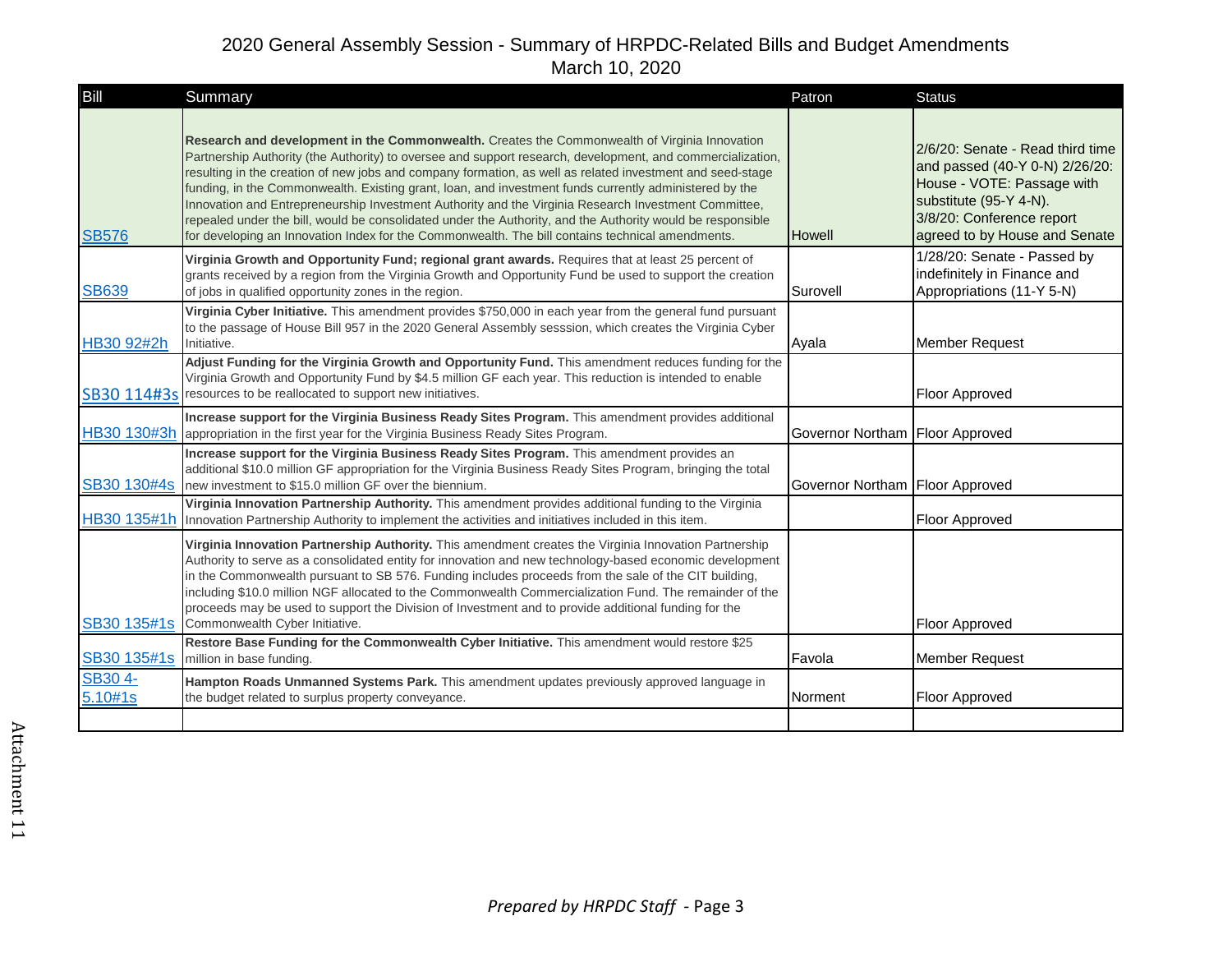| Bill         | Summary                                                                                                                                                                                                                                                                                                                                                                                                                                                                                                                                                                                                                                                                                                                                                                                                                                                                                                                                                                                                                                                                                                                                                                                                                                                                                                                                                                                                                                                                                                           | Patron | <b>Status</b>                                                                                                                                                          |
|--------------|-------------------------------------------------------------------------------------------------------------------------------------------------------------------------------------------------------------------------------------------------------------------------------------------------------------------------------------------------------------------------------------------------------------------------------------------------------------------------------------------------------------------------------------------------------------------------------------------------------------------------------------------------------------------------------------------------------------------------------------------------------------------------------------------------------------------------------------------------------------------------------------------------------------------------------------------------------------------------------------------------------------------------------------------------------------------------------------------------------------------------------------------------------------------------------------------------------------------------------------------------------------------------------------------------------------------------------------------------------------------------------------------------------------------------------------------------------------------------------------------------------------------|--------|------------------------------------------------------------------------------------------------------------------------------------------------------------------------|
| Education    |                                                                                                                                                                                                                                                                                                                                                                                                                                                                                                                                                                                                                                                                                                                                                                                                                                                                                                                                                                                                                                                                                                                                                                                                                                                                                                                                                                                                                                                                                                                   |        |                                                                                                                                                                        |
| <b>HJ20</b>  | Study; JLARC; feasibility of adjusting the composite index of local ability to pay and expanding<br>access to the cost of competing adjustment; report. Directs the Joint Legislative Audit and Review<br>Commission to study the feasibility of adjusting the composite index of local ability to pay and expanding<br>access to the cost of competing adjustment by (i) reviewing current statutory, constitutional, and budgetary<br>provisions governing the calculation of Standards of Quality costs and funding; (ii) examining the<br>components of the composite index of local ability to pay and the cost of competing adjustment; (iii)<br>evaluating other states' public school funding formulas; and (iv) hearing local concerns and seeking input<br>from various state and national experts, as applicable.                                                                                                                                                                                                                                                                                                                                                                                                                                                                                                                                                                                                                                                                                      | Cole   | 2/11/20: House - Left in Rules                                                                                                                                         |
| <b>SJ28</b>  | Study; JLARC; feasibility of adjusting the composite index of local ability to pay; report. Requires the<br>Joint Legislative Audit and Review Commission to study the feasibility of adjusting the composite index of<br>local ability to pay by (i) reviewing current statutory, constitutional, and budgetary provisions governing the<br>calculation of Standards of Quality costs and funding; (ii) examining the components of the composite index<br>of local ability to pay; (iii) evaluating other states' public school funding formulas; (iv) hearing local concerns<br>and seeking input from various state and national experts, as applicable; and (v) determining the feasibility<br>of reducing the local share under the Local Composite Index (LCI) in school divisions in which the locality is<br>determined to have above-average fiscal stress or high fiscal stress by the Virginia Commission on Local<br>Government in its most recent "Report on the Comparative Revenue Capacity, Revenue Effort, and Fiscal<br>Stress of Virginia Counties and Cities."                                                                                                                                                                                                                                                                                                                                                                                                                               | Reeves | 1/31/20: Senate - Passed by<br>indefinitely in Rules with letter by<br>voice vote                                                                                      |
| <b>SJ57</b>  | Study; JLARC; costs of education; report. Directs the Joint Legislative Audit and Review Commission to<br>study the true cost of education in the Commonwealth and provide an accurate assessment of the costs to<br>implement the Standards of Quality.                                                                                                                                                                                                                                                                                                                                                                                                                                                                                                                                                                                                                                                                                                                                                                                                                                                                                                                                                                                                                                                                                                                                                                                                                                                          | Lewis  | 1/31/20: Senate - Stricken at<br>request of Patron in Rules by<br>voice vote                                                                                           |
|              |                                                                                                                                                                                                                                                                                                                                                                                                                                                                                                                                                                                                                                                                                                                                                                                                                                                                                                                                                                                                                                                                                                                                                                                                                                                                                                                                                                                                                                                                                                                   |        |                                                                                                                                                                        |
|              | <b>Emergency Management</b>                                                                                                                                                                                                                                                                                                                                                                                                                                                                                                                                                                                                                                                                                                                                                                                                                                                                                                                                                                                                                                                                                                                                                                                                                                                                                                                                                                                                                                                                                       |        |                                                                                                                                                                        |
| <b>HB420</b> | Department of Emergency Management; responsibilities of political subdivisions; provision of<br>emergency preparedness information to individuals with limited English proficiency or access and<br>functional needs. Directs the Department of Emergency Management (the Department) to ensure that the<br>model school crisis and emergency management plan developed by the Board of Education in consultation<br>with the Department is designed to include and reach individuals with limited English proficiency or access<br>and functional needs. The bill also directs the Department to develop an emergency response plan to (i)<br>address the needs of such individuals in the event of a disaster, including the provision of competent<br>interpretation services and translated documents, and (ii) assist and coordinate with local agencies in<br>developing similar emergency response plans for such individuals. The bill requires that every local and<br>interjurisdictional emergency management agency include in its emergency operations plan provisions to<br>ensure that adequate and timely emergency relief assistance, including competent interpretation services<br>and translated documents, is provided to such individuals. The bill requires the governing body of each<br>locality that is required to establish an alert and warning plan to ensure that such plan provides adequate<br>and timely warnings for such individuals. The bill contains technical amendments. | Price  | 2/7/20: House - Block Vote<br>Passage (100-Y 0-N). 2/28/20:<br>Senate - Passed Senate with<br>substitute (37-Y 0-N)<br>3/2/20: House - VOTE: Adoption<br>$(100-Y 0-N)$ |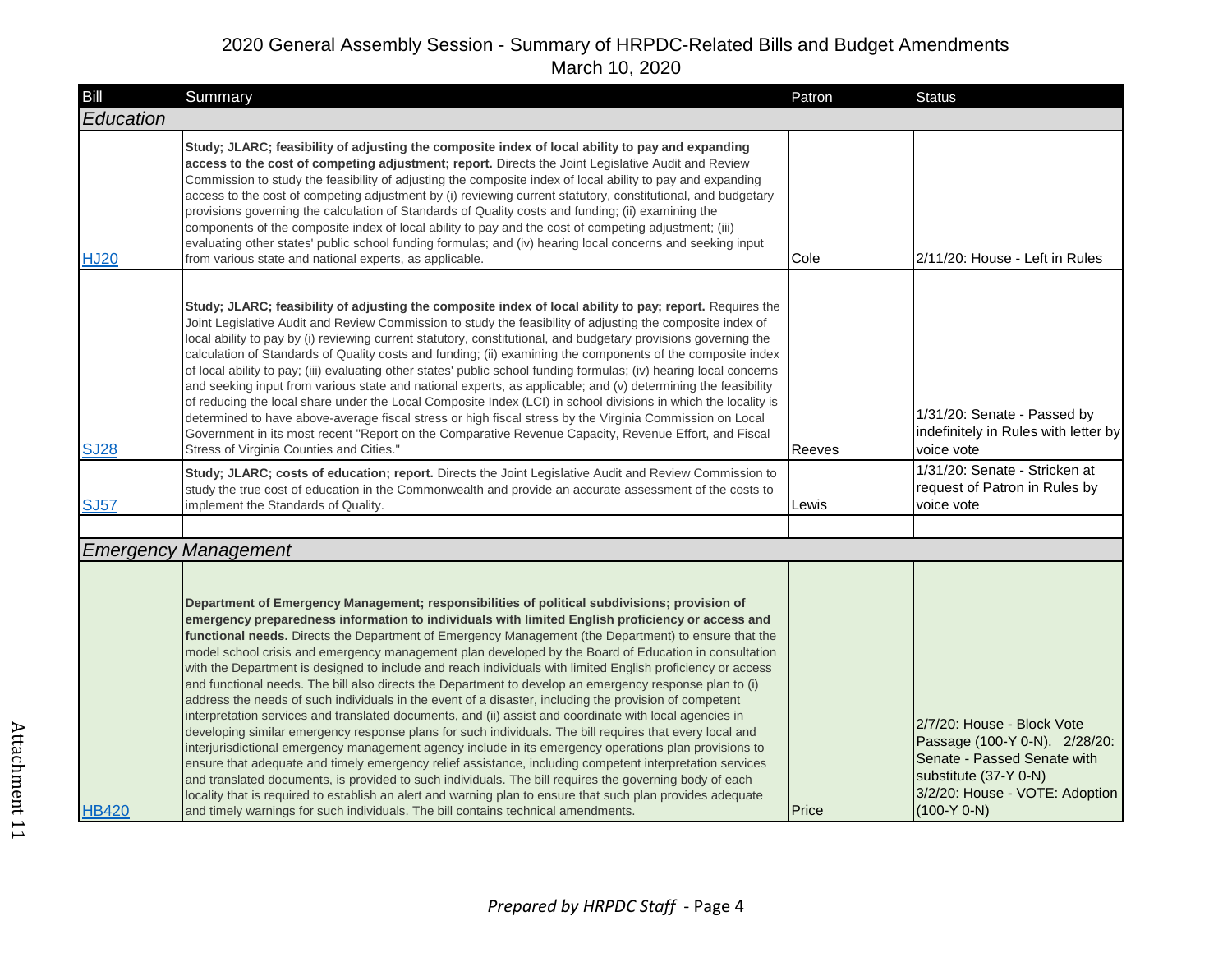| Bill               | Summary                                                                                                                                                                                                                                                                                                                                                                                                                                                                                                                                                                                                                                                                                                                                                                                                                                                                                                                             | Patron        | <b>Status</b>                                                                                                                                                                                                    |
|--------------------|-------------------------------------------------------------------------------------------------------------------------------------------------------------------------------------------------------------------------------------------------------------------------------------------------------------------------------------------------------------------------------------------------------------------------------------------------------------------------------------------------------------------------------------------------------------------------------------------------------------------------------------------------------------------------------------------------------------------------------------------------------------------------------------------------------------------------------------------------------------------------------------------------------------------------------------|---------------|------------------------------------------------------------------------------------------------------------------------------------------------------------------------------------------------------------------|
| <b>HB561</b>       | Statewide prioritization process; primary evacuation routes. Requires the Office of Intermodal Planning<br>to include in the results of screening candidate projects in the Six-Year Improvement Program whether such<br>projects are located on a primary evacuation route.                                                                                                                                                                                                                                                                                                                                                                                                                                                                                                                                                                                                                                                        | <b>Brewer</b> | 2/7/20: House - VOTE: Passage<br>(99-Y 1-N).<br>3/4/20: Senate -<br>Passed (40-Y 0-N)                                                                                                                            |
| <b>HB959</b>       | Establishing a resilience hub pilot program to assist vulnerable communities during emergency<br>situations. Directs the Department of Emergency Management to establish a two-year resilience hub pilot<br>program to assist vulnerable communities during emergency situations. The bill defines a "resilience hub" as<br>a simple combination of solar panels and batteries that ensures continuous power to a publicly accessible<br>building when severe weather events or other grid disruptions cause an electrical outage.                                                                                                                                                                                                                                                                                                                                                                                                  | Bourne        | 1/28/20: House - Continued to<br>2021 in L & C by voice vote                                                                                                                                                     |
| <b>HB1560</b>      | Department of Transportation; primary evacuation routes. Directs the Virginia Department of<br>Transportation (the Department), in consultation with the Department of Emergency Management, to<br>develop, maintain, and make publicly available a map of primary evacuation routes in the Commonwealth.<br>The bill requires the Department to review the transportation infrastructure along such routes and submit a<br>report with such findings and any recommended improvements to the General Assembly at least once every<br>five years.                                                                                                                                                                                                                                                                                                                                                                                   | <b>Brewer</b> | 2/7/20: House - VOTE: Passage<br>$(99-Y 0-N)$ .<br>3/3/20: Senate -<br>Passed (40-Y 0-N)                                                                                                                         |
| <b>SB1008</b>      | Emergency and disaster law; political subdivisions; emergency medical services. Provides that except<br>where a mutual aid arrangement for reciprocal assistance exists between localities, no locality shall prohibit<br>another locality from providing emergency medical services across local boundaries solely on the basis of<br>financial considerations.                                                                                                                                                                                                                                                                                                                                                                                                                                                                                                                                                                    | Peake         | 1/28/20: Senate - Read third<br>time and passed Senate (40-Y 0-<br>$N$ ).<br>2/24520:<br>House - Block Vote Passage<br>with amendments (100-Y 0-N)<br>2/27/20: Senate - Agreed to<br>House amendments (40-Y 0-N) |
|                    |                                                                                                                                                                                                                                                                                                                                                                                                                                                                                                                                                                                                                                                                                                                                                                                                                                                                                                                                     |               |                                                                                                                                                                                                                  |
| Energy/Environment |                                                                                                                                                                                                                                                                                                                                                                                                                                                                                                                                                                                                                                                                                                                                                                                                                                                                                                                                     |               |                                                                                                                                                                                                                  |
| <b>HB20</b>        | Virginia Alternative Energy and Coastal Protection Act. Directs the Department of Environmental Quality<br>to implement the final carbon trading regulation as approved by the State Air Pollution Control Board in order<br>to establish a carbon dioxide cap and trade program that limits and reduces the total carbon dioxide<br>emissions released by electric generation facilities and that complies with the Regional Greenhouse Gas<br>Initiative model rule.                                                                                                                                                                                                                                                                                                                                                                                                                                                              | Lindsey       | 2/4/20: House - Incorporated by<br>Labor and Commerce (HB981 -<br>Herring) by voice vote                                                                                                                         |
| <b>HB77</b>        | Fossil fuel projects moratorium; clean energy mandates; civil penalties; Green New Deal<br>Act. Establishes a moratorium, effective January 1, 2021, on approval by any state agency or political<br>subdivision of any approval required for (i) electric generating facilities that generate fossil fuel energy<br>through the combustion of a fossil fuel resource; (ii) import or export terminals for fossil fuel resources; (iii)<br>certain maintenance activities relating to an import or export terminal for a fossil fuel resource; (iv) gathering<br>lines or pipelines for the transport of any fossil fuel resource that requires the use of eminent domain on<br>private property; (v) certain maintenance activities relating to such gathering lines or pipelines; (vi) refineries<br>of a fossil fuel resource; and (vii) exploration for any type of fossil fuel, unless preempted by applicable<br>federal law. | Rasoul        | 2/11/20: House - Left in<br>Appropriations                                                                                                                                                                       |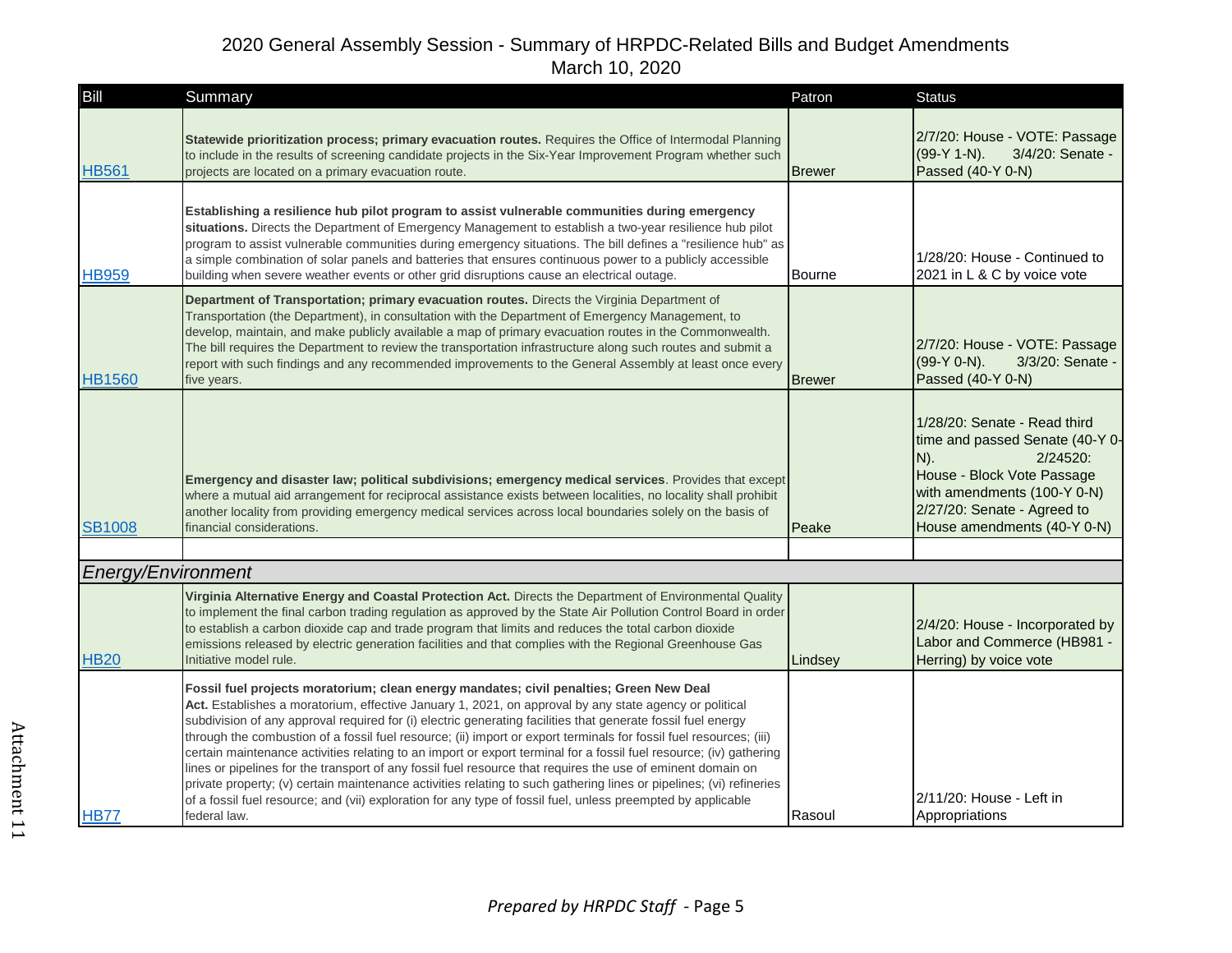| Bill         | Summary                                                                                                                                                                                                                                                                                                                                                                                                                                                                                                                                                                                                                                                                                                                                                                                                                                                                                                                                                                                         | Patron      | <b>Status</b>                                                                                   |
|--------------|-------------------------------------------------------------------------------------------------------------------------------------------------------------------------------------------------------------------------------------------------------------------------------------------------------------------------------------------------------------------------------------------------------------------------------------------------------------------------------------------------------------------------------------------------------------------------------------------------------------------------------------------------------------------------------------------------------------------------------------------------------------------------------------------------------------------------------------------------------------------------------------------------------------------------------------------------------------------------------------------------|-------------|-------------------------------------------------------------------------------------------------|
| <b>HB110</b> | Regional Greenhouse Gas Initiative; trading allowance reserve account; facilities with long-term<br>contracts. Provides that if the Commonwealth becomes a participant in the Regional Greenhouse Gas<br>Initiative or another carbon dioxide cap and trade program with an open auction of allowances, the<br>Department of Environmental Quality shall establish an allowance reserve account for any electric<br>generation facility that operates according to a long-term contract that was executed prior to May 16, 2017,<br>and prohibits the recovery of allowance costs. The bill provides that such a facility shall be allocated free<br>allowances from the reserve account sufficient to cover its annual compliance obligation for the duration of<br>the long-term contract.                                                                                                                                                                                                    | Ware        | 2/11/20: House - Left in Labor<br>and Commerce                                                  |
| <b>HB205</b> | Small renewable energy projects; permit by rule process. Provides that any proposed wind energy<br>project with a project boundary located less than two miles from a jurisdictional boundary is not qualified for<br>a permit by rule from the Department of Environmental Quality.                                                                                                                                                                                                                                                                                                                                                                                                                                                                                                                                                                                                                                                                                                            | Campbell    | 2/11/20: House - Left in Labor<br>and Commerce                                                  |
| <b>HB234</b> | Division of Offshore Wind; established. Establishes the Division of Offshore Wind in the Department of<br>Mines, Minerals and Energy and gives it the following powers and duties: (i) to identify specific measures<br>that will facilitate the establishment of the Hampton Roads region as a wind industry hub for offshore wind<br>generation projects in state and federal waters off the United States coast; (ii) to coordinate state agencies'<br>activities related to offshore wind; (iii) to develop and implement a stakeholder engagement strategy that<br>identifies key groups, sets forth outreach objectives, and outlines a timeline for outreach and engagement;<br>(iv) to identify regulatory and other barriers to the deployment of offshore wind and attraction of offshore wind<br>supply chain businesses; and (v) to provide staff support for the Virginia Offshore Wind Development<br>Authority and facilitate fulfillment of the Authority's purpose and duties. | Mugler      | 2/7/20: House - Block Vote<br>Passage (100-Y 0-N).<br>2/27/20: Senate - Passed (39-Y<br>$1-N$ ) |
| <b>HB414</b> | Virginia Energy Plan; covenants regarding solar power; reasonable restrictions. Provides that a<br>restriction on solar energy collection devices is not reasonable if application of the restriction to a particular<br>proposal (i) increases the cost of installation of the solar energy collection device by five percent over the<br>projected cost of the initially proposed installation or (ii) reduces the energy production by the solar energy<br>collection device by 10 percent below the projected energy production of the initially proposed installation.<br>The owner shall provide documentation prepared by an independent solar panel design specialist that is<br>satisfactory to the community association to show that the restriction is not reasonable according to the<br>criteria established in the bill.                                                                                                                                                         | Delaney     | 2/3/20: House - VOTE: Passage<br>$(95-Y 4-N)$ .<br>2/28/20: Senate<br>Passed (37-Y 0-N)         |
| <b>HB525</b> | Greenhouse gas inventory. Directs the State Air Pollution Control Board to conduct a statewide inventory<br>of greenhouse gas (GHG) emissions from all sectors using methods developed by the Department of<br>Environmental Quality consistent with recommendations of the U.S. Environmental Protection Agency and<br>the U.N. Intergovernmental Panel on Climate Change. The bill requires the Board to include the inventory in<br>a currently required annual report by October 1, 2021, and to publish the inventory on the Department's<br>website, showing changes in GHG emissions relative to an estimated 2010 baseline.                                                                                                                                                                                                                                                                                                                                                             | Subramanyam | 2/11/20: House - Left in<br>Appropriations                                                      |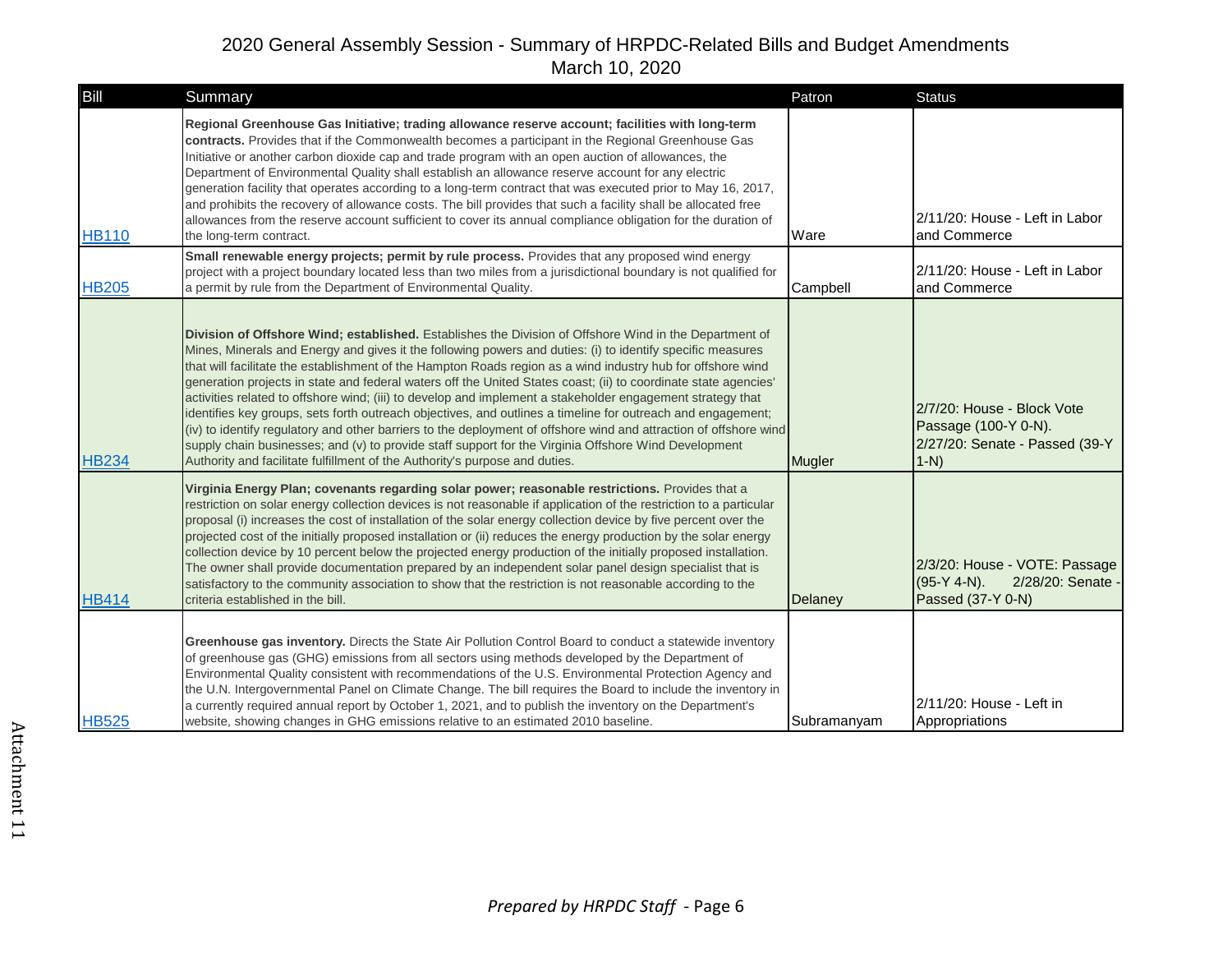| Bill         | Summary                                                                                                                                                                                                                                                                                                                                                                                                                                                                                                                                                                                                                                                                                                                                              | Patron          | <b>Status</b>                                                                                                                                                                                                        |
|--------------|------------------------------------------------------------------------------------------------------------------------------------------------------------------------------------------------------------------------------------------------------------------------------------------------------------------------------------------------------------------------------------------------------------------------------------------------------------------------------------------------------------------------------------------------------------------------------------------------------------------------------------------------------------------------------------------------------------------------------------------------------|-----------------|----------------------------------------------------------------------------------------------------------------------------------------------------------------------------------------------------------------------|
| <b>HB528</b> | State Corporation Commission; retirement of coal fired or natural gas fired electric generation<br>facilities. Requires the State Corporation Commission to determine the amortization period for recovery of<br>any appropriate costs due to the early retirement of any coal-fired or natural gas-fired electric generation<br>facilities owned or operated by any Phase I or Phase II Utility. The bill requires the Commission, in making<br>such determination, to (i) perform an independent analysis of the remaining undepreciated capital costs; (ii)<br>establish a recovery period that best serves ratepayers; and (iii) allow for the recovery of any carrying costs<br>that the Commission, in its sole discretion, deems appropriate. | Subramanyam     | 2/11/20: House - VOTE:<br>Passage (55-Y 44-N).<br>$3/5/20$ :<br>Senate - Passed with<br>amendments (35-Y 5-N).<br>3/5/20: House - Adoption (50-Y<br>$43-N$                                                           |
| <b>HB547</b> | Virginia Energy and Economy Transition Council established. Establishes the Virginia Energy and<br>Economy Transition Council, consisting of 30 members, to develop plans to assist the Commonwealth in<br>transitioning from the use of fossil fuel energy to renewable energy by 2050. The bill provides that the<br>Council sunsets on July 1, 2023.                                                                                                                                                                                                                                                                                                                                                                                              | Delaney         | 2/3/20: House - VOTE: Passage<br>$(54-Y 45-N)$ .<br>3/2/20: Senate -<br>Continued to 2021 in Finance<br>and Appropriations (15-Y 0-N)                                                                                |
| <b>HB654</b> | Financing clean energy projects. Authorizes the Department of Mines, Minerals and Energy to sponsor a<br>statewide clean energy financing program. The Department shall engage a private entity through a<br>competitive selection process to develop and administer the program.                                                                                                                                                                                                                                                                                                                                                                                                                                                                    | Guy             | 2/6/20: House - VOTE: Passage<br>(75-Y 23-N).<br>2/27/20: Senate<br>- Passed (40-Y 0-N)                                                                                                                              |
| <b>HB655</b> | Special exception for solar photovoltaic projects. Authorizes a locality to include reasonable regulations<br>and provisions in its zoning ordinance for a special exception for any solar photovoltaic (electric energy)<br>project. The bill authorizes the governing body of such locality to grant a condition that includes (i) dedication<br>of real property of substantial value or (ii) substantial cash payments for or construction of substantial public<br>improvements, the need for which is not generated solely by the granting of a conditional use permit, so long<br>as such proffered conditions are reasonably related to the project.                                                                                         | <b>Heretick</b> | 2/6/20: House - Block Vote<br>Passage (99-Y 0-N).<br>2/20/20: Senate - Passed with<br>substitute (39-Y 1-N).<br>2/24/20: House: Adoption (98-Y<br>$3/6/20$ :<br>$O-N$ ).<br>Governor - Action Deadline<br>4/11/20    |
| <b>HB656</b> | <b>Solar energy projects; national standards.</b> Authorizes a locality to include in its zoning ordinance<br>provisions to incorporate generally accepted national standards for the use of solar panels and battery<br>technologies for solar photovoltaic (electric energy) projects. This bill is identical to SB 875.                                                                                                                                                                                                                                                                                                                                                                                                                           | <b>Heretick</b> | 2/7/20: House - Block Vote<br>Passage (100-Y 0-N).<br>2/19/20: Senate - Passed with<br>amendments (39-Y 0-N).<br>2/21/20: House - Adoption (92-Y)<br>$5-N$ ).<br>$3/5/20$ :<br>Governor - Action Deadline<br>3/12/20 |
| <b>HB657</b> | Comprehensive plan; solar facilities review. Exempts a solar facility that is 150 megawatts or less from<br>the requirement that it be reviewed for substantial accord with a locality's comprehensive plan if the zoning<br>ordinance of the locality permits solar facilities with a conditional use permit and the locality waives the<br>requirement that solar facilities be reviewed.                                                                                                                                                                                                                                                                                                                                                          | <b>Heretick</b> | 2/7/20: House - VOTE: Passage<br>$(59-Y 41-N)$ .<br>3/4/20: Senate -<br>Passed with substitute (26-Y 13-<br>N 1-A). 3/5/20: House -<br>Agreed to substitute (65-Y 32-N<br>$1-A$                                      |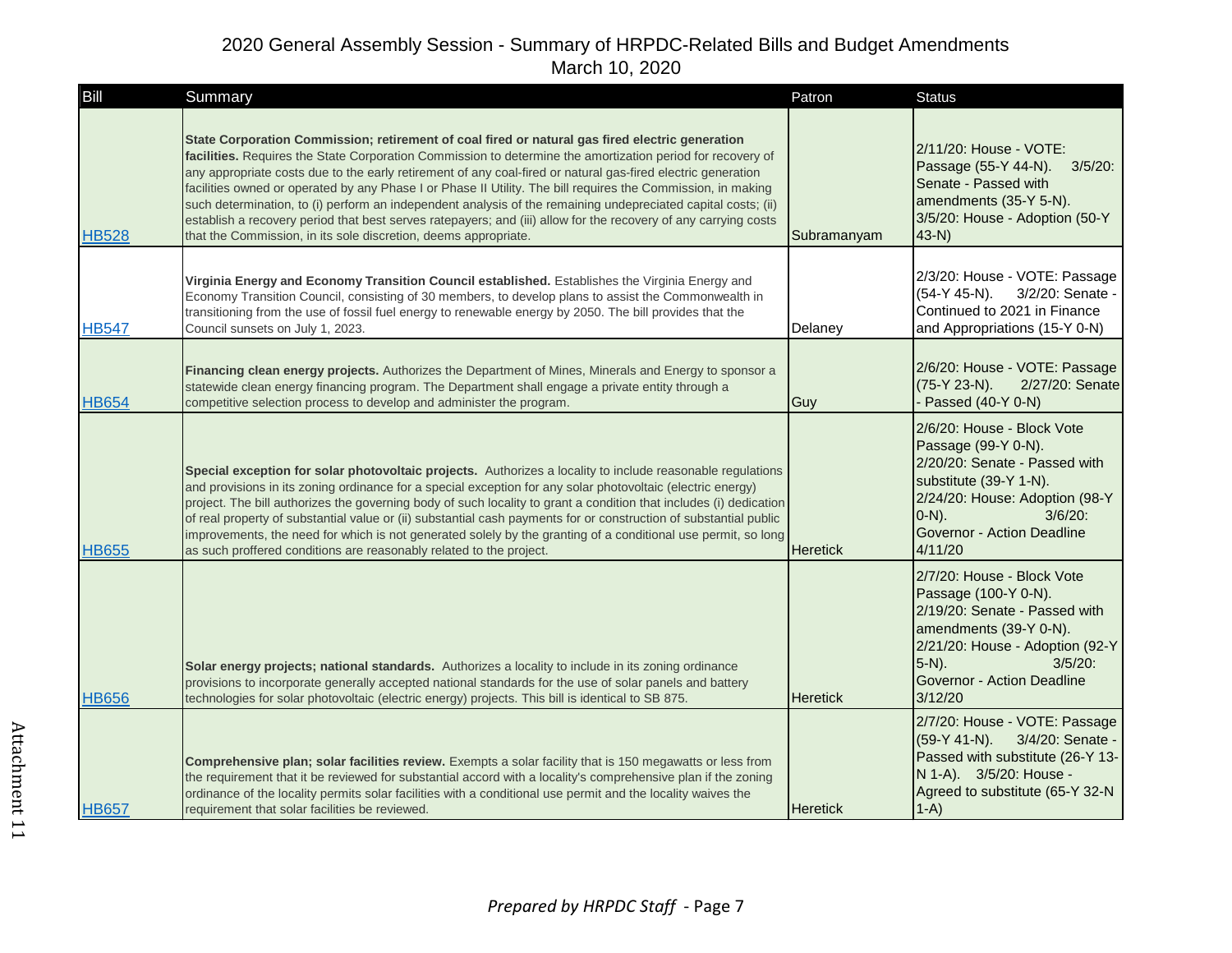| Bill         | Summary                                                                                                                                                                                                                                                                                                                                                                                                                                                                                                                                                                                                                                                                                                                                                                                                                                                                                                                                                                                                                                                                                                                                                                                                                                                                                                                                                                                                                                                                                                                                                                                                                                                                                                                                                                                                                                                                                                                                                                                                                                                                                                                                                                                                                                                                                                                      | Patron  | <b>Status</b>                                                                                                                                                                              |
|--------------|------------------------------------------------------------------------------------------------------------------------------------------------------------------------------------------------------------------------------------------------------------------------------------------------------------------------------------------------------------------------------------------------------------------------------------------------------------------------------------------------------------------------------------------------------------------------------------------------------------------------------------------------------------------------------------------------------------------------------------------------------------------------------------------------------------------------------------------------------------------------------------------------------------------------------------------------------------------------------------------------------------------------------------------------------------------------------------------------------------------------------------------------------------------------------------------------------------------------------------------------------------------------------------------------------------------------------------------------------------------------------------------------------------------------------------------------------------------------------------------------------------------------------------------------------------------------------------------------------------------------------------------------------------------------------------------------------------------------------------------------------------------------------------------------------------------------------------------------------------------------------------------------------------------------------------------------------------------------------------------------------------------------------------------------------------------------------------------------------------------------------------------------------------------------------------------------------------------------------------------------------------------------------------------------------------------------------|---------|--------------------------------------------------------------------------------------------------------------------------------------------------------------------------------------------|
| <b>HB706</b> | Offshore drilling; prohibition on leases; policy. Prohibits the granting of a lease, easement, or permit on<br>the beds of the coastal waters of the Commonwealth that would allow any infrastructure for conveying to<br>shore oil or gas produced from offshore drilling in the Outer Continental Shelf Planning Area and removes<br>any oil or gas lease granted on such beds from the mandate that such lease include a royalty payment<br>requirement. The bill removes policy statements supporting federal efforts to permit oil and gas development<br>50 miles or more off the Atlantic shoreline. This bill incorporates HB 1016 and is identical to SB 795.                                                                                                                                                                                                                                                                                                                                                                                                                                                                                                                                                                                                                                                                                                                                                                                                                                                                                                                                                                                                                                                                                                                                                                                                                                                                                                                                                                                                                                                                                                                                                                                                                                                       | Keam    | 2/4/20: House - VOTE: Passage<br>$(64-Y 34-N)$ .<br>2/24/20: Senate<br>Passed with amendment (23-Y<br>2/26/20: House -<br>$17-N$ ).<br>Adoption (60-Y 37-N)                                |
| <b>HB714</b> | Virginia Energy Plan; Commonwealth Energy Policy. Adopts findings that climate change is an urgent<br>and pressing challenge for Virginia, that swift decarbonization and a transition to clean energy are required<br>to meet the urgency of the challenge, and that the Commonwealth will benefit from being a leader in<br>deploying a low-carbon energy economy. The measure states that the Commonwealth recognizes objectives<br>that will advance the health, welfare, and safety of Virginians. The measure also requires that the Virginia<br>Energy Plan identify actions consistent with the goals of achieving a net-zero carbon economy by 2045 and<br>include an inventory of all greenhouse gas emissions for the four years preceding the issuance of the Plan.                                                                                                                                                                                                                                                                                                                                                                                                                                                                                                                                                                                                                                                                                                                                                                                                                                                                                                                                                                                                                                                                                                                                                                                                                                                                                                                                                                                                                                                                                                                                              | Reid    | 2/11/20: House - VOTE:<br>Passage (55-Y 45-N).<br>$3/5/20$ :<br>Senate - Passed with substitute<br>$3/8/20$ :<br>(21-Y 19-N).<br>Conference report agreed to by<br><b>House and Senate</b> |
| <b>HB981</b> | Clean Energy and Community Flood Preparedness Act; fund. Directs the Department of Environmental<br>Quality to incorporate into regulations previously adopted by the State Air Pollution Control Board certain<br>provisions establishing a carbon dioxide cap and trade program to reduce emissions released by electric<br>generation facilities. Such provisions are required to comply with the Regional Greenhouse Gas Initiative<br>model rule. The bill authorizes the Director of the Department of Environmental Quality to establish,<br>implement, and manage an auction program to sell allowances into a market-based trading program. The bill<br>requires revenues from the sale of carbon allowances, to the extent permitted by Article X, Section 7 of the<br>Constitution of Virginia, to be deposited in an interest-bearing account and to be distributed without further<br>appropriation (i) to the Virginia Community Flood Preparedness Fund; (ii) to the Department of Housing and<br>Community Development for low-income energy efficiency programs; (iii) for administrative expenses; and<br>(iv) to the Department of Housing and Community Development in partnership with the Department of Mines<br>Minerals and Energy to administer and implement low-income energy efficiency programs. The bill<br>authorizes any locality using moneys in the Fund to provide a loan for a project in a low-income geographic<br>area to forgive the principal of such loan, with the obligation of the locality to repay the loan remaining in<br>effect. The bill also provides that if the Governor seeks to include the Commonwealth as a full participate in<br>the Regional Greenhouse Gas Initiative, the regulations shall require certain purchasers shall be responsible<br>for obtaining allowances under certain agreements. The bill authorizes the costs of allowances to be<br>recovered by Phase I and Phase II utilities from ratepayers and continues the Virginia Shoreline Resiliency<br>Fund as the Virginia Community Flood Preparedness Fund for the purpose of creating a low-interest loan<br>program to help inland and coastal communities that are subject to recurrent or repetitive flooding. This bill<br>incorporates HB 20 and HB 1152 and is identical to SB 1027. | Herring | 2/11/20: House - VOTE:<br>Passage (53-Y 46-N).<br>2/26/20: Senate - Passed with<br>substitute (22-Y 18-N).<br>2/26/20: House - Agreed to<br>Senate substitute (50-Y 43-N)                  |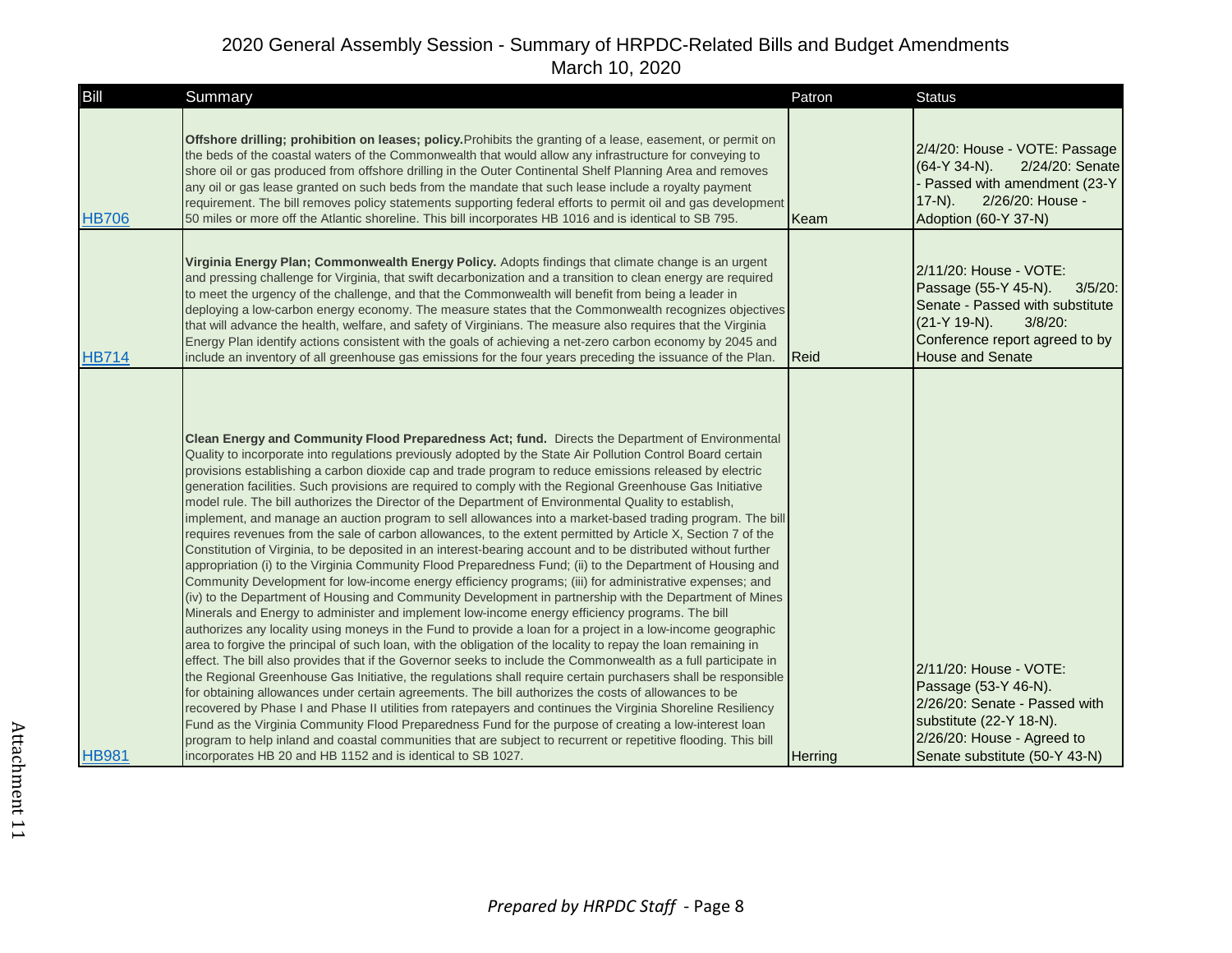| Bill          | Summary                                                                                                                                                                                                                                                                                                                                                                                                                                                                                                                                                                                                                                                                                                                                                                                                                                                                                                                                                                                                                                                                                                                                                                                                                                                                                                                                                                                                                                                                                                       | Patron     | <b>Status</b>                                                                                   |
|---------------|---------------------------------------------------------------------------------------------------------------------------------------------------------------------------------------------------------------------------------------------------------------------------------------------------------------------------------------------------------------------------------------------------------------------------------------------------------------------------------------------------------------------------------------------------------------------------------------------------------------------------------------------------------------------------------------------------------------------------------------------------------------------------------------------------------------------------------------------------------------------------------------------------------------------------------------------------------------------------------------------------------------------------------------------------------------------------------------------------------------------------------------------------------------------------------------------------------------------------------------------------------------------------------------------------------------------------------------------------------------------------------------------------------------------------------------------------------------------------------------------------------------|------------|-------------------------------------------------------------------------------------------------|
| <b>HB1016</b> | Offshore energy resources; moratorium on offshore oil and gas development. Prohibits any form of<br>leasing for purposes of exploration, development, or production of oil or gas in Virginia's territorial sea, which<br>encompasses the waters within three nautical miles wide adjacent to Virginia's coast. The measure prohibits<br>state agencies from leasing, or from authorizing or permitting the construction or location of a structure<br>upon, over, or under, any of the submerged and submersible lands within the limits of the territorial sea for<br>the exploration, development, or production of oil or gas. The measure also removes from the Virginia<br>Energy Plan provisions that state that it is the policy of the Commonwealth to support federal efforts to<br>determine the extent of oil and natural gas resources 50 miles or more off the Atlantic shoreline and to<br>permit the production and development of oil and natural gas resources 50 miles or more off the Atlantic<br>shoreline. This bill was incorporated into HB 706.                                                                                                                                                                                                                                                                                                                                                                                                                                      | Guy        | 1/29/20: House - Incorporated<br>by ACNR (HB706 - Keam) by<br>voice vote                        |
| <b>HB1133</b> | Solar and wind energy projects on previously developed project sites. Declares that the construction or<br>purchase by a public utility prior to January 1, 2024, of one or more solar or wind generation facilities located<br>on a previously developed project site in the Commonwealth having in the aggregate a rated capacity that<br>does not exceed 200 megawatts, or the purchase by a public utility of energy, capacity, and environmental<br>attributes from such solar facilities owned by persons other than a public utility, is in the public interest.                                                                                                                                                                                                                                                                                                                                                                                                                                                                                                                                                                                                                                                                                                                                                                                                                                                                                                                                       | Jones      | 2/11/20: House - Block Vote<br>Passage (100-Y 0-N).<br>2/27/20: Senate - Passed (29-Y<br>$11-N$ |
| <b>HB1152</b> | Regional Greenhouse Gas Initiative; Energy Efficiency Fund. Directs the Department of Environmental<br>Quality (DEQ) to implement the final carbon trading regulation as approved by the Air Pollution Control<br>Board providing for the establishment of a carbon dioxide cap and trade program. The measure directs the<br>Commonwealth to become a member of the Regional Greenhouse Gas Initiative (RGGI). Pursuant to the<br>Commonwealth's participation in the RGGI program, the Department shall seek to sell 100 percent of all<br>allowances issued each year through the allowance auction. The measure authorizes the Director of the<br>DEQ to establish, implement, and manage an auction program to sell allowances into a market-based<br>trading program consistent with the RGGI program. The measure establishes the Energy Efficiency Fund<br>and requires that all proceeds received from the sale of allowances conducted through the RGGI program<br>be paid into the state treasury and credited to the Fund. Not less than 50 percent of the proceeds received<br>from the sale of allowances shall be credited to an account to support energy efficiency programs, with at<br>least 20 percent of the proceeds being directed to low-income energy efficiency programs. Not more than<br>three percent of the proceeds shall be used to cover reasonable administrative expenses. The remaining<br>funds will revert to the general fund. This bill was incorporated into HB 981. | Lopez      | 2/4/20: House - Incorporated by<br>Labor and Commerce (HB981 -<br>Herring) by voice vote        |
| <b>HB1170</b> | Regional electric utility or transportation sector emissions programs; participation by<br>Commonwealth. Prohibits the Governor or any state agency or political subdivision from adopting any<br>regulation, rule, or guidance document that establishes or authorizes the Commonwealth to join or<br>participate in a regional program addressing emissions from the electric utility sector or transportation sector<br>unless the program requires that all of the proceeds from the sale of emissions allowances be returned to<br>customers in the Commonwealth.                                                                                                                                                                                                                                                                                                                                                                                                                                                                                                                                                                                                                                                                                                                                                                                                                                                                                                                                        | Poindexter | 2/11/20: House - Left in ACNR                                                                   |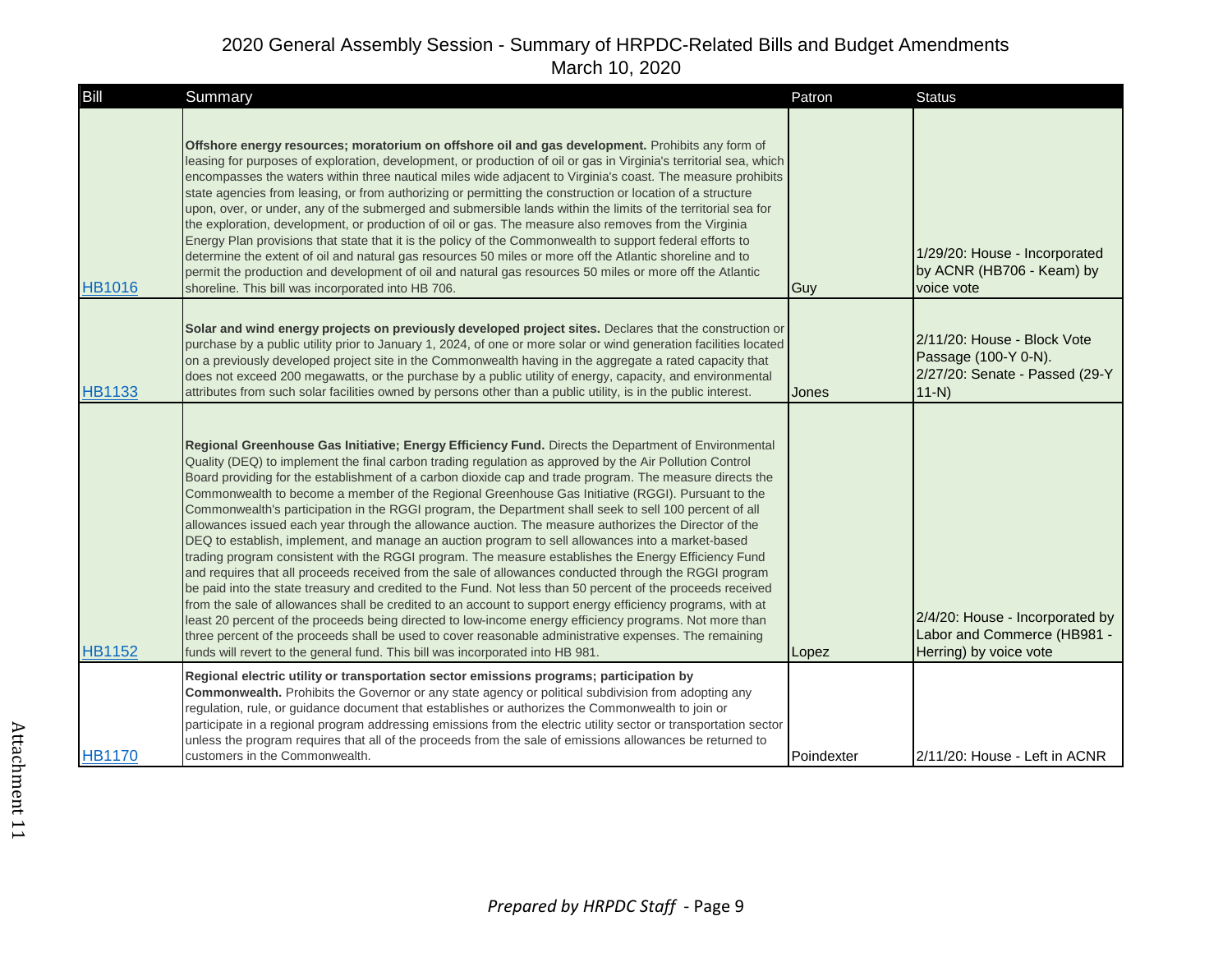| Bill          | Summary                                                                                                                                                                                                                                                                                                                                                                                                                                                                                                                                                                                                                                                                                                                                                                                                                                                                                                                                                                                                                                                                                                                                                                                                                                                                                                                                                                                                           | Patron       | <b>Status</b>                                                                                                                                                                                                                                            |
|---------------|-------------------------------------------------------------------------------------------------------------------------------------------------------------------------------------------------------------------------------------------------------------------------------------------------------------------------------------------------------------------------------------------------------------------------------------------------------------------------------------------------------------------------------------------------------------------------------------------------------------------------------------------------------------------------------------------------------------------------------------------------------------------------------------------------------------------------------------------------------------------------------------------------------------------------------------------------------------------------------------------------------------------------------------------------------------------------------------------------------------------------------------------------------------------------------------------------------------------------------------------------------------------------------------------------------------------------------------------------------------------------------------------------------------------|--------------|----------------------------------------------------------------------------------------------------------------------------------------------------------------------------------------------------------------------------------------------------------|
| <b>HB1303</b> | Nuclear energy; strategic plan. Directs the Department of Mines, Minerals and Energy, the Secretary of<br>Commerce and Trade, and the Secretary of Education to work in coordination with the Virginia Nuclear<br>Energy Consortium Authority and the Virginia Economic Development Partnership Authority to develop a<br>strategic plan for the role of nuclear energy in the Commonwealth's overall strategy for moving toward<br>renewable and carbon-free energy. The plan shall be completed by October 1, 2020, and updated every four<br>vears thereafter.                                                                                                                                                                                                                                                                                                                                                                                                                                                                                                                                                                                                                                                                                                                                                                                                                                                 | <b>Hurst</b> | 2/11/20: House - VOTE:<br>Passage (97-Y 3-N).<br>$3/5/20$ :<br>Senate - Passed (40-Y 0-N)                                                                                                                                                                |
| <b>HB1628</b> | Regional Greenhouse Gas Initiative; prohibition on participation by Commonwealth. Prohibits the<br>Governor or any state agency from adopting any regulation establishing a carbon dioxide cap-and-trade<br>program or bringing about the participation by the Commonwealth in a regional market for the trading of<br>carbon dioxide allowances. The bill provides that the Commonwealth shall be allowed to participate in such a<br>cap-and-trade program if the House of Delegates and the Senate of Virginia each adopt a resolution by a<br>majority vote that specifically references and approves the regulatory text proposed for adoption by a state<br>agency.                                                                                                                                                                                                                                                                                                                                                                                                                                                                                                                                                                                                                                                                                                                                         | Poindexter   | 2/11/20: House - Left in Labor<br>and Commerce                                                                                                                                                                                                           |
| <b>HJ61</b>   | Opposing the exploration and drilling for oil and gas off the coast of Virginia. Expresses the sense of<br>the General Assembly in recognizing the problem of exploration and drilling for oil and gas off the coast of<br>Virginia.                                                                                                                                                                                                                                                                                                                                                                                                                                                                                                                                                                                                                                                                                                                                                                                                                                                                                                                                                                                                                                                                                                                                                                              | Keam         | 1/31/20: House - Tabled in<br>Rules (18-Y 0-N)                                                                                                                                                                                                           |
| <b>SB94</b>   | Virginia Energy Plan; Commonwealth Energy Policy. States that the Commonwealth Energy Policy shall<br>include (i) ensure the adequate supply of natural gas necessary to ensure the reliability of the electricity<br>supply and the needs of businesses during the transition to renewable energy; (ii) establish greenhouse gas<br>emissions reduction standards across all sectors of Virginia's economy that target net-zero emissions<br>carbon by 2045; (iii) enact mandatory clean energy standards and overall strategies for reaching net-zero<br>carbon in the electric power sector by 2040; (iv) equitably incorporate requirements for technical, policy, and<br>economic analyses and assessments that recognize the unique attributes of different energy resources and<br>delivery systems to identify pathways to net-zero carbon that maximize Virginia's energy reliability and<br>resilience, economic development, and jobs; and (v) minimize the negative impacts of climate change and<br>the energy transition on economically disadvantaged or minority communities and prioritize investment in<br>these areas. The measure also requires that the Virginia Energy Plan identify actions consistent with the<br>goals of achieving a net-zero carbon economy by 2045 and include an inventory of all greenhouse gas<br>emissions for the four years preceding the issuance of the Plan. | Favola       | 1/24/20: Senate - Read third<br>time and passed (21-Y 18-N).<br>3/4/20: House - VOTE: Passage<br>with substitute (53-Y 45-N).<br>3/5/20: Senate - House<br>substitute rejected (2-Y 38-N).<br>3/8/20: Conference report<br>agreed to by House and Senate |
| <b>SB549</b>  | Nuclear energy; strategic plan. Directs the Department of Mines, Minerals and Energy, the Secretary of<br>Commerce and Trade, and the Secretary of Education to work in coordination with the Virginia Nuclear<br>Energy Consortium Authority and the Virginia Economic Development Partnership Authority to develop a<br>strategic plan for the role of nuclear energy as part of the Commonwealth's overall strategy for moving<br>toward renewable and carbon-free energy. The plan shall be completed by October 1, 2020, and updated<br>every four years thereafter.                                                                                                                                                                                                                                                                                                                                                                                                                                                                                                                                                                                                                                                                                                                                                                                                                                         | Newman       | 1/24/20: Senate - Read third<br>time and passed (39-Y 0-N).<br>2/21/20: House - Block Vote<br>Passage with substitute (98-Y 0-<br>$2/25/20$ :<br>N)<br>Senate - Agreed to House<br>substitute (40-Y 0-N)                                                 |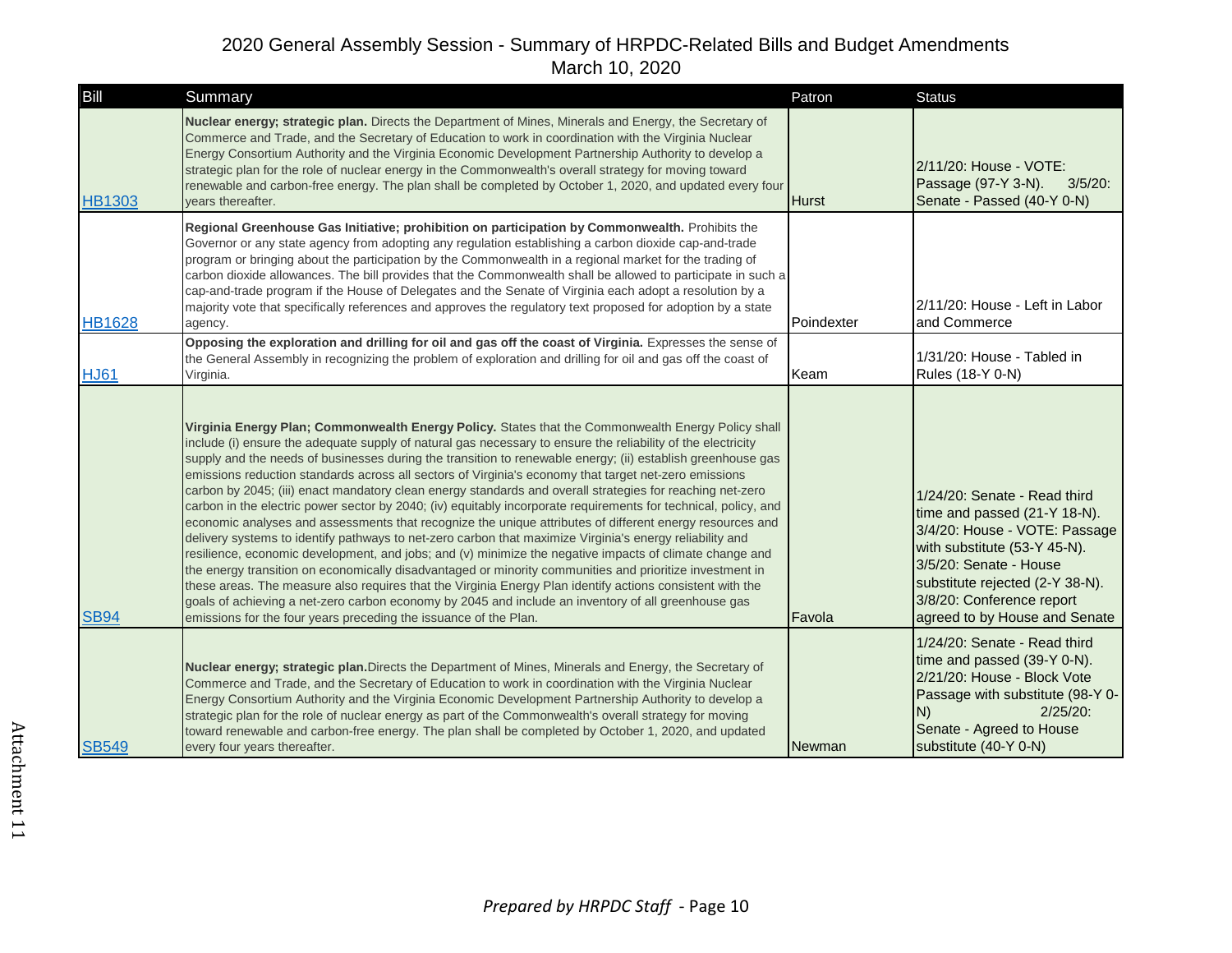| Bill         | Summary                                                                                                                                                                                                                                                                                                                                                                                                                                                                                                                                                                                                                                                                                                                                                                                                                                                                                                                                                                                                                                                                                                                                                                                                                                                                                                                                                                                                                                                                                                                                                                                                                                                                                                                                                                                                                                                                                                                                                                                                                                                                                                               | Patron  | <b>Status</b>                                                                                                                                                                          |
|--------------|-----------------------------------------------------------------------------------------------------------------------------------------------------------------------------------------------------------------------------------------------------------------------------------------------------------------------------------------------------------------------------------------------------------------------------------------------------------------------------------------------------------------------------------------------------------------------------------------------------------------------------------------------------------------------------------------------------------------------------------------------------------------------------------------------------------------------------------------------------------------------------------------------------------------------------------------------------------------------------------------------------------------------------------------------------------------------------------------------------------------------------------------------------------------------------------------------------------------------------------------------------------------------------------------------------------------------------------------------------------------------------------------------------------------------------------------------------------------------------------------------------------------------------------------------------------------------------------------------------------------------------------------------------------------------------------------------------------------------------------------------------------------------------------------------------------------------------------------------------------------------------------------------------------------------------------------------------------------------------------------------------------------------------------------------------------------------------------------------------------------------|---------|----------------------------------------------------------------------------------------------------------------------------------------------------------------------------------------|
| <b>SB795</b> | Offshore drilling; prohibition on leases; policy. Prohibits the granting of a lease, easement, or permit on<br>the beds of the coastal waters of the Commonwealth that would allow any infrastructure for conveying to<br>shore oil or gas produced from offshore drilling in the Outer Continental Shelf Planning Area and removes<br>any oil or gas lease granted on such beds from the mandate that such lease include a royalty payment<br>requirement. The bill removes policy statements supporting federal efforts to permit oil and gas development<br>50 miles or more off the Atlantic shoreline. This bill is identical to HB 706.                                                                                                                                                                                                                                                                                                                                                                                                                                                                                                                                                                                                                                                                                                                                                                                                                                                                                                                                                                                                                                                                                                                                                                                                                                                                                                                                                                                                                                                                         | Lewis   | 1/29/20: Senate - Passed<br>Senate (23-Y 17-N)<br>2/24/20: House - VOTE:<br>Passage with substitute (61-Y<br>$39-N$ )<br>2/26/20<br>Senate - Agreed to House<br>substitute (26-Y 14-N) |
| <b>SB817</b> | Nuclear energy; considered a clean energy source. Provides that for the purposes of the Commonwealth<br>Energy Policy, in any clean energy initiative or carbon-free energy initiative undertaken, overseen, regulated,<br>or permitted by the Department of Mines, Minerals and Energy, Department, nuclear energy shall be<br>considered to be a clean energy source.                                                                                                                                                                                                                                                                                                                                                                                                                                                                                                                                                                                                                                                                                                                                                                                                                                                                                                                                                                                                                                                                                                                                                                                                                                                                                                                                                                                                                                                                                                                                                                                                                                                                                                                                               | Lewis   | 1/24/20: Senate - Read third<br>time and passed (39-Y 0-N).<br>2/27/20: House - VOTE:<br>Passage (65-Y 35)                                                                             |
| <b>SB992</b> | Carbon trading program; allocation of allowances; new facility. Directs the Air Pollution Control Board<br>(the Board) to allocate allowances for three years to any electric power generating facility that was permitted<br>prior to the June 26, 2019, effective date of the Board's carbon trading regulations. The bill requires an<br>accounting comparison to actual emissions at the end of the three-year period and the allocation of further<br>allowances pursuant to Board regulations thereafter.                                                                                                                                                                                                                                                                                                                                                                                                                                                                                                                                                                                                                                                                                                                                                                                                                                                                                                                                                                                                                                                                                                                                                                                                                                                                                                                                                                                                                                                                                                                                                                                                       | Spruill | 2/6/20: Senate - Passed (27-Y<br>$13-N$ )<br>$2/27/20$ :<br>House - Stricken from docket by<br>Labor and Commerce (22-Y 0-<br>IN)                                                      |
| <b>SB998</b> | Electric utilities; offshore wind development. Provides that the construction or purchase by a public utility<br>of one or more offshore wind generation facilities located off the Commonwealth's Atlantic shoreline or in<br>federal waters and interconnected directly into the Commonwealth, with an aggregate capacity of up to<br>5,200 megawatts, is in the public interest. The measure provides that construction by Dominion Energy<br>Virginia of one or more new utility-owned and utility-operated generating facilities utilizing energy derived<br>from offshore wind and located off the Commonwealth's Atlantic shoreline, with an aggregate rated capacity<br>between 2,500 megawatts and 3,000 megawatts, along with electrical transmission or distribution facilities<br>associated therewith for interconnection is in the public interest. The measure provides that the State<br>Corporation Commission will determine the reasonableness and prudence of associated costs and will<br>presume such costs to be reasonable and prudent if certain criteria are met. The measure provides that<br>such costs shall be allocated to all customers of the utility in the Commonwealth as a non-bypassable<br>charge, irrespective of the generation supplier of any such customer except for low-income customers and<br>certain commercial and industrial customers. The measure requires the utility to (a) identify options for<br>utilizing local workers, (b) identify the economic development benefits of the project for the Commonwealth,<br>including capital investments and job creation; (c) consult with relevant governmental entities, including the<br>Commonwealth's Chief Workforce Development Officer and the Virginia Economic Development<br>Partnership, on opportunities to advance the Commonwealth's workforce and economic development goals,<br>including furtherance of apprenticeship and other workforce training programs; and (d) give priority to the<br>hiring of local workers, including workers from historically economically disadvantaged communities. | Lucas   | 2/11/20: Senate - Passed (29-Y<br>$11 - N$ ).<br>$3/5/20$ :<br>House - Passed (54-Y 41-N)                                                                                              |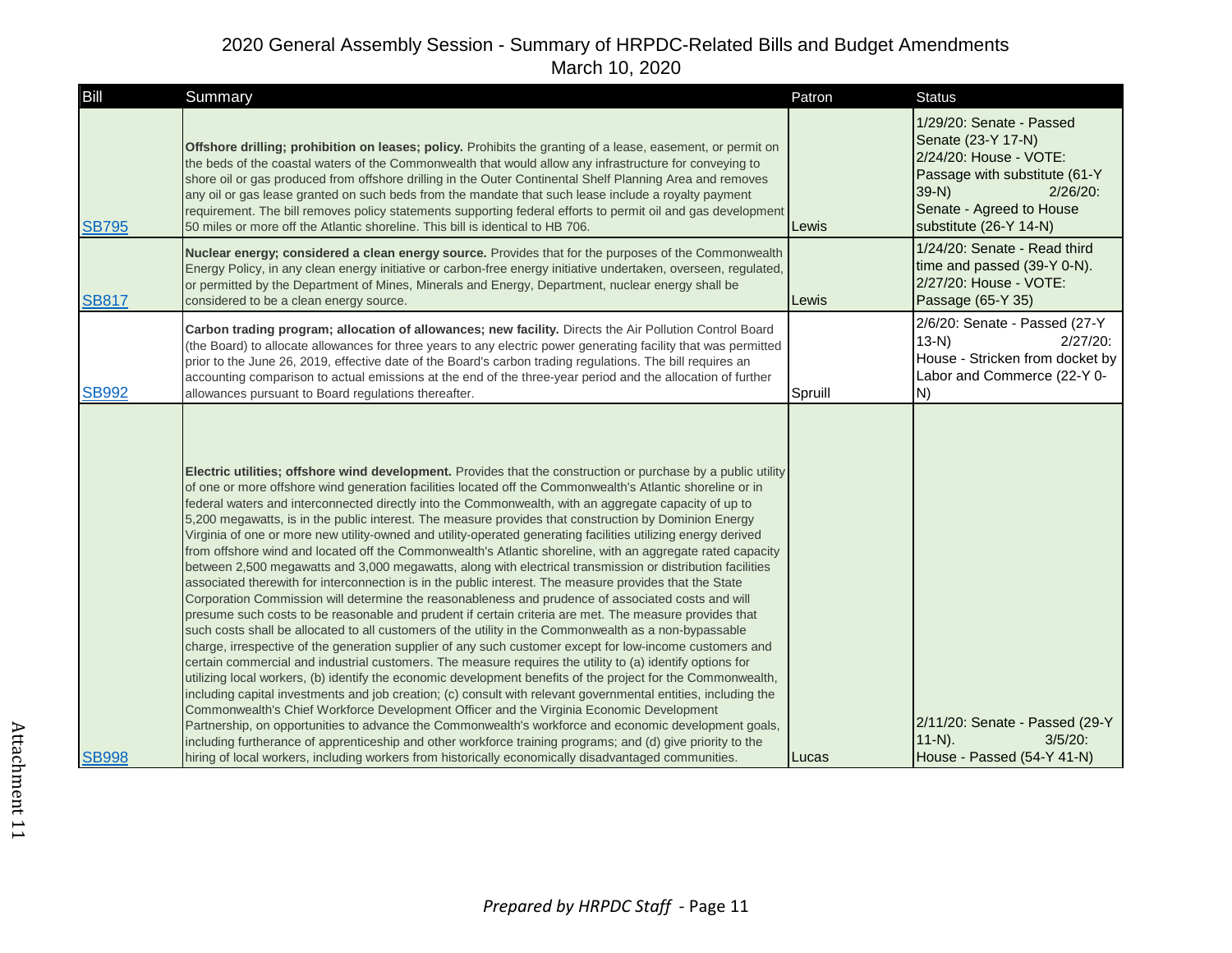| Bill                  | Summary                                                                                                                                                                                                                                                                                                                                                                                                                                                                                                                                                                                                                                                                                                                                                                                                                                                                                                                                                                                                                                                                                                                                                                                                                                                                                                                                                                                                                                                                                                                                                                                                                                                                                                                                                                                                                                                                                                                                                                                                                                                                                                                                                                                                                                                                                  | Patron  | <b>Status</b>                                                                                                                                                                     |
|-----------------------|------------------------------------------------------------------------------------------------------------------------------------------------------------------------------------------------------------------------------------------------------------------------------------------------------------------------------------------------------------------------------------------------------------------------------------------------------------------------------------------------------------------------------------------------------------------------------------------------------------------------------------------------------------------------------------------------------------------------------------------------------------------------------------------------------------------------------------------------------------------------------------------------------------------------------------------------------------------------------------------------------------------------------------------------------------------------------------------------------------------------------------------------------------------------------------------------------------------------------------------------------------------------------------------------------------------------------------------------------------------------------------------------------------------------------------------------------------------------------------------------------------------------------------------------------------------------------------------------------------------------------------------------------------------------------------------------------------------------------------------------------------------------------------------------------------------------------------------------------------------------------------------------------------------------------------------------------------------------------------------------------------------------------------------------------------------------------------------------------------------------------------------------------------------------------------------------------------------------------------------------------------------------------------------|---------|-----------------------------------------------------------------------------------------------------------------------------------------------------------------------------------|
| <b>SB1027</b>         | Clean Energy and Community Flood Preparedness Act; fund. Directs the Department of Environmental<br>Quality to incorporate into regulations previously adopted by the State Air Pollution Control Board certain<br>provisions establishing a carbon dioxide cap and trade program to reduce emissions released by electric<br>generation facilities. Such provisions are required to comply with the Regional Greenhouse Gas Initiative<br>model rule. The bill authorizes the Director of the Department of Environmental Quality to establish,<br>implement, and manage an auction program to sell allowances into a market-based trading program. The bill<br>requires revenues from the sale of carbon allowances, to the extent permitted by Article X, Section 7 of the<br>Constitution of Virginia, to be deposited in an interest-bearing account and to be distributed without further<br>appropriation (i) to the Virginia Community Flood Preparedness Fund; (ii) to the Department of Housing and<br>Community Development for low-income energy efficiency programs; (iii) for administrative expenses; and<br>(iv) to the Department of Housing and Community Development in partnership with the Department of Mines<br>Minerals and Energy to administer and implement low-income energy efficiency programs. The bill<br>authorizes any locality using moneys in the Fund to provide a loan for a project in a low-income geographic<br>area to forgive the principal of such loan, with the obligation of the locality to repay the loan remaining in<br>effect. The bill also provides that if the Governor seeks to include the Commonwealth as a full participate in<br>the Regional Greenhouse Gas Initiative, the regulations shall require certain purchasers shall be responsible<br>for obtaining allowances under certain agreements. The bill authorizes the costs of allowances to be<br>recovered by Phase I and Phase II utilities from ratepayers and continues the Virginia Shoreline Resiliency<br>Fund as the Virginia Community Flood Preparedness Fund for the purpose of creating a low-interest loan<br>program to help inland and coastal communities that are subject to recurrent or repetitive flooding. This bill<br>is identical to HB 981. | Lewis   | 2/11/20: Senate - Passed (22-Y<br>$(18-N)$<br>$2/26/20$ :<br>House - VOTE: Passage with<br>substitute (51-Y 47-N).<br>2/26/20: Senate - Agreed to<br>House substitute (23-Y 17-N) |
| <b>SJ56</b>           | <b>Offshore oil and gas drilling.</b> Recognizes opposition to exploration and drilling for oil and gas off the coast<br>of Virginia.                                                                                                                                                                                                                                                                                                                                                                                                                                                                                                                                                                                                                                                                                                                                                                                                                                                                                                                                                                                                                                                                                                                                                                                                                                                                                                                                                                                                                                                                                                                                                                                                                                                                                                                                                                                                                                                                                                                                                                                                                                                                                                                                                    | Lewis   | 2/7/20: Senate - Passed by<br>indefinitely in Rules by voice<br>vote                                                                                                              |
| <b>HB30</b><br>125#1h | Office of Offshore Wind. This amendment sets out \$275,000 each year in general funds included in the<br>introduced budget to establish the Office of Offshore Wind in the Department of Mines, Minerals, and<br>Energy.                                                                                                                                                                                                                                                                                                                                                                                                                                                                                                                                                                                                                                                                                                                                                                                                                                                                                                                                                                                                                                                                                                                                                                                                                                                                                                                                                                                                                                                                                                                                                                                                                                                                                                                                                                                                                                                                                                                                                                                                                                                                 | Hayes   | Floor Approved                                                                                                                                                                    |
| <b>HB30</b><br>125#1h | Offshore Wind Master Plan. This amendment provides \$125,000 from the genral fund the second year to<br>support development of a Virginia Offshore Wind Master Plan, as would be required by House Bill 234.                                                                                                                                                                                                                                                                                                                                                                                                                                                                                                                                                                                                                                                                                                                                                                                                                                                                                                                                                                                                                                                                                                                                                                                                                                                                                                                                                                                                                                                                                                                                                                                                                                                                                                                                                                                                                                                                                                                                                                                                                                                                             | Mugler  | Member Request                                                                                                                                                                    |
| HB30 125#3h           | Green New Deal Act. This amendment provides \$575,000 from the general fund each year and five position<br>for DMME to implement a Climate Action Plan, as would be required by HB77. This amendment is a<br>placeholder until a final fiscal impact statement for the Bill can be provided.                                                                                                                                                                                                                                                                                                                                                                                                                                                                                                                                                                                                                                                                                                                                                                                                                                                                                                                                                                                                                                                                                                                                                                                                                                                                                                                                                                                                                                                                                                                                                                                                                                                                                                                                                                                                                                                                                                                                                                                             | Rasoul  | Member Request                                                                                                                                                                    |
| HB30 125#6h           | Va Energy and Economy Transition Council. This amendment provides funding to support the Virginia<br>Energy and Economy Transition Council established pursuant to House Bill 547, 2020 Session of the<br>General Assembly.                                                                                                                                                                                                                                                                                                                                                                                                                                                                                                                                                                                                                                                                                                                                                                                                                                                                                                                                                                                                                                                                                                                                                                                                                                                                                                                                                                                                                                                                                                                                                                                                                                                                                                                                                                                                                                                                                                                                                                                                                                                              | Delaney | Member Request                                                                                                                                                                    |
|                       | Office of Offshore Wind. This amendment provides an additional \$225,000 GF and 2 positions each year,<br>SB30 125#2s bringing the total to \$500,000 GF each year, to establish the Office of Offshore Wind.                                                                                                                                                                                                                                                                                                                                                                                                                                                                                                                                                                                                                                                                                                                                                                                                                                                                                                                                                                                                                                                                                                                                                                                                                                                                                                                                                                                                                                                                                                                                                                                                                                                                                                                                                                                                                                                                                                                                                                                                                                                                            | Locke   | Floor Approved                                                                                                                                                                    |
| SB30 378#1s           | Greenhouse Gas Inventory. This amendment provides funds to the Department of Environmental Quality<br>to development and conduct the Greenhouse Gas Inventory required under SB 94 of the 2020 General<br>Assembly.                                                                                                                                                                                                                                                                                                                                                                                                                                                                                                                                                                                                                                                                                                                                                                                                                                                                                                                                                                                                                                                                                                                                                                                                                                                                                                                                                                                                                                                                                                                                                                                                                                                                                                                                                                                                                                                                                                                                                                                                                                                                      | Favola  | Member Request                                                                                                                                                                    |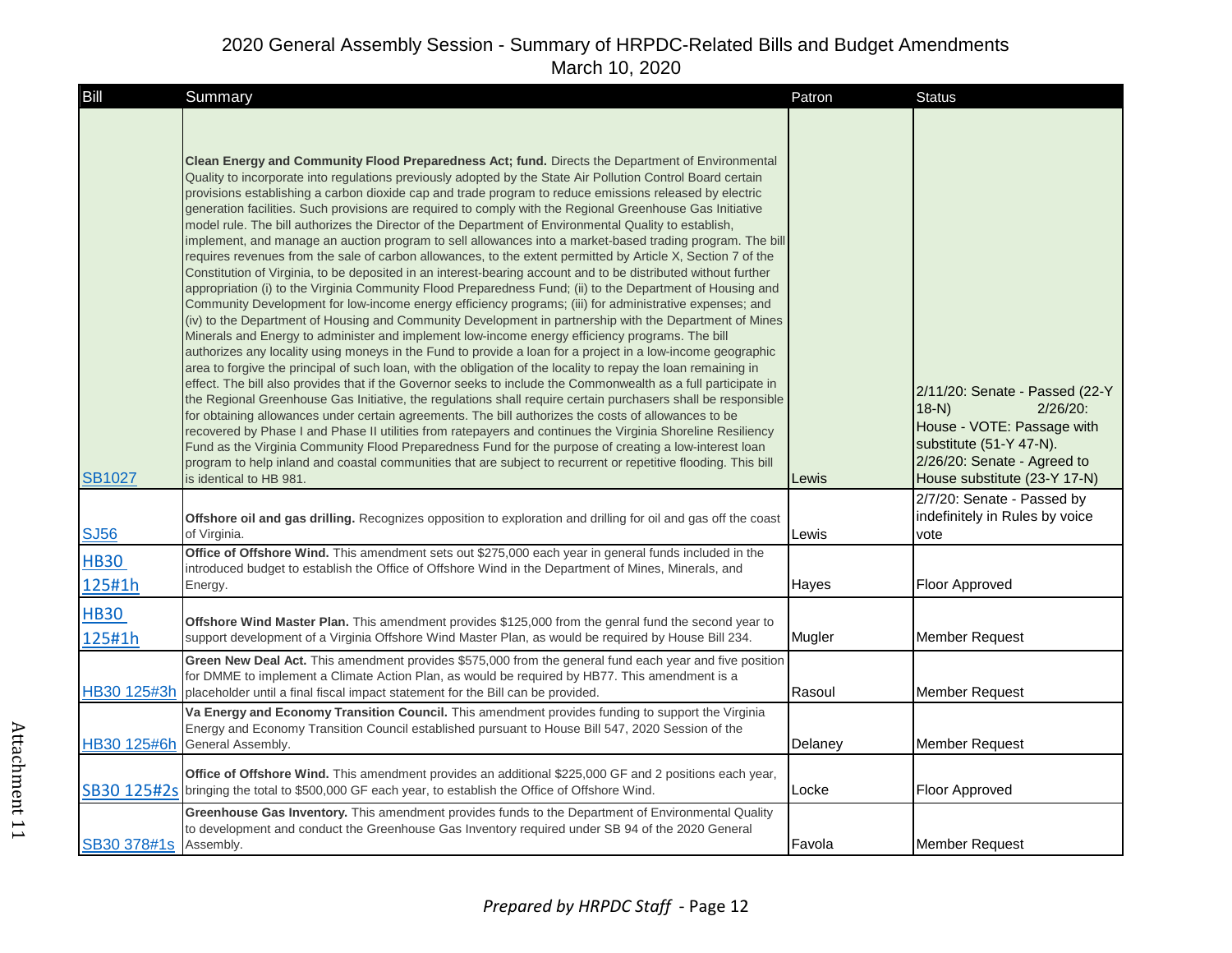| Bill         | Summary                                                                                                                                                                                                                                                                                                                                                                                                                                                                                                                                                                                                                                                                                                                                                                                                                                                                                                                                                                                                                         | Patron  | <b>Status</b>                                                                                                      |
|--------------|---------------------------------------------------------------------------------------------------------------------------------------------------------------------------------------------------------------------------------------------------------------------------------------------------------------------------------------------------------------------------------------------------------------------------------------------------------------------------------------------------------------------------------------------------------------------------------------------------------------------------------------------------------------------------------------------------------------------------------------------------------------------------------------------------------------------------------------------------------------------------------------------------------------------------------------------------------------------------------------------------------------------------------|---------|--------------------------------------------------------------------------------------------------------------------|
|              |                                                                                                                                                                                                                                                                                                                                                                                                                                                                                                                                                                                                                                                                                                                                                                                                                                                                                                                                                                                                                                 |         |                                                                                                                    |
| Military     |                                                                                                                                                                                                                                                                                                                                                                                                                                                                                                                                                                                                                                                                                                                                                                                                                                                                                                                                                                                                                                 |         |                                                                                                                    |
| HB30 462#1h  | V-CAMP Program. This amendment requires the Secretary of Veterans and Defense Affairs to implement<br>and operate the V-CAMP Program, which would provide assistance to localities with military facilities for<br>projects addressing issues other than encroachment. This amendment also provides \$5.0 million each year<br>from the general fund for the Secretary to operate the program.                                                                                                                                                                                                                                                                                                                                                                                                                                                                                                                                                                                                                                  | Jones   | <b>Member Request</b>                                                                                              |
|              | Ft. Eustis Encroachment. This amendment provides \$375,000 the first year from the general fund for                                                                                                                                                                                                                                                                                                                                                                                                                                                                                                                                                                                                                                                                                                                                                                                                                                                                                                                             |         |                                                                                                                    |
| HB30 462#2h  | encroachment mitigation activities in the vicinity of Fort Eustis.                                                                                                                                                                                                                                                                                                                                                                                                                                                                                                                                                                                                                                                                                                                                                                                                                                                                                                                                                              | Mullin  | <b>Member Request</b>                                                                                              |
| SB30 462#1s  | Fort Eustis Gate. This amendment provides funds for encroachment mitigation activities in the vicinity of<br>Fort Eustis to match funding that will be provided by the City of Newport News.                                                                                                                                                                                                                                                                                                                                                                                                                                                                                                                                                                                                                                                                                                                                                                                                                                    | Locke   | <b>Member Request</b>                                                                                              |
|              |                                                                                                                                                                                                                                                                                                                                                                                                                                                                                                                                                                                                                                                                                                                                                                                                                                                                                                                                                                                                                                 |         |                                                                                                                    |
| Recycling    |                                                                                                                                                                                                                                                                                                                                                                                                                                                                                                                                                                                                                                                                                                                                                                                                                                                                                                                                                                                                                                 |         |                                                                                                                    |
| <b>SB590</b> | Advanced recycling; incentives in income tax, sales tax, and machinery and tools tax. Postpones from<br>2020 to 2025 the sunset date of the income tax credit for purchase of equipment for processing recyclable<br>materials. Starting in taxable year 2020, the bill makes eligible for the credit purchases of equipment used in<br>advanced recycling, defined in the bill. The bill provides that certain machinery, tools, and materials used in<br>advanced recycling shall be exempt from sales tax. Starting in taxable year 2021, the bill provides that such<br>machinery, tools, and materials shall be segregated and classified as machinery and tools, which are taxed<br>at a lower rate than the generally applicable personal property tax rate. This bill incorporates SB 789.                                                                                                                                                                                                                              | Hanger  | 2/5/20: Senate - Read third time<br>and passed Senate (40-Y 0-N).<br>2/24/20: House - VOTE:<br>Passage (87-Y 12-N) |
| <b>SB591</b> | Economic development incentives for gasification facilities and pyrolysis facilities. The bill provides<br>that gasification facilities and pyrolysis facilities, defined in the bill, shall be eligible for grants from the<br>Commonwealth's Development Opportunity Fund under the minimum investment and job creation criteria for<br>grants from the Fund, which under current law are a \$1.5 million investment and 15 new jobs.                                                                                                                                                                                                                                                                                                                                                                                                                                                                                                                                                                                         | Hanger  | 2/3/20: Senate - Read third time<br>and passed (40-Y 0-N). 3/3/20:<br>House - Left in Appropriations               |
|              |                                                                                                                                                                                                                                                                                                                                                                                                                                                                                                                                                                                                                                                                                                                                                                                                                                                                                                                                                                                                                                 |         |                                                                                                                    |
|              | <b>Water Resources: Flooding and Resiliency</b>                                                                                                                                                                                                                                                                                                                                                                                                                                                                                                                                                                                                                                                                                                                                                                                                                                                                                                                                                                                 |         |                                                                                                                    |
| <b>HB22</b>  | Virginia Shoreline Resiliency Fund; grant program. Continues the Virginia Shoreline Resiliency Fund as<br>the Virginia Community Flood Preparedness Fund (the Fund), directs the Department of Conservation and<br>Recreation to administer the Fund, and authorizes localities to lend or grant money from the Fund to<br>implement flood prevention and protection projects and studies. The bill requires that at least 25 percent of<br>the money disbursed from the Fund each year be used for projects in low-income geographic areas. The<br>measure also authorizes any locality to forgive the principal of a loan it grants in a low-income geographic<br>area so long as the total amount of loans forgiven by all localities does not exceed 30 percent of the amount<br>appropriated to the Fund during the fiscal year. The bill provides that any locality that forgives such a loan<br>remains obligated to pay the principal to the Commonwealth. This bill incorporates HB 751 and is identical to<br>SB 320. | Lindsey | 2/11/20: House - Block Vote<br>Passage (99-Y 0-N). 2/27/20:<br>Senate - Passed (39-Y 1-N)                          |
| <b>HB24</b>  | Hurricane and Flooding Risk Reduction and Bond Rating Protection Act of 2020; report. Establishes<br>the Hurricane and Flooding Risk Reduction and Bond Rating Protection Act of 2020, which establishes the<br>Commonwealth of Virginia as a nonfederal sponsor of hurricane and flooding risk reduction projects.                                                                                                                                                                                                                                                                                                                                                                                                                                                                                                                                                                                                                                                                                                             | Lindsey | 2/11/20: House - Left in ACNR                                                                                      |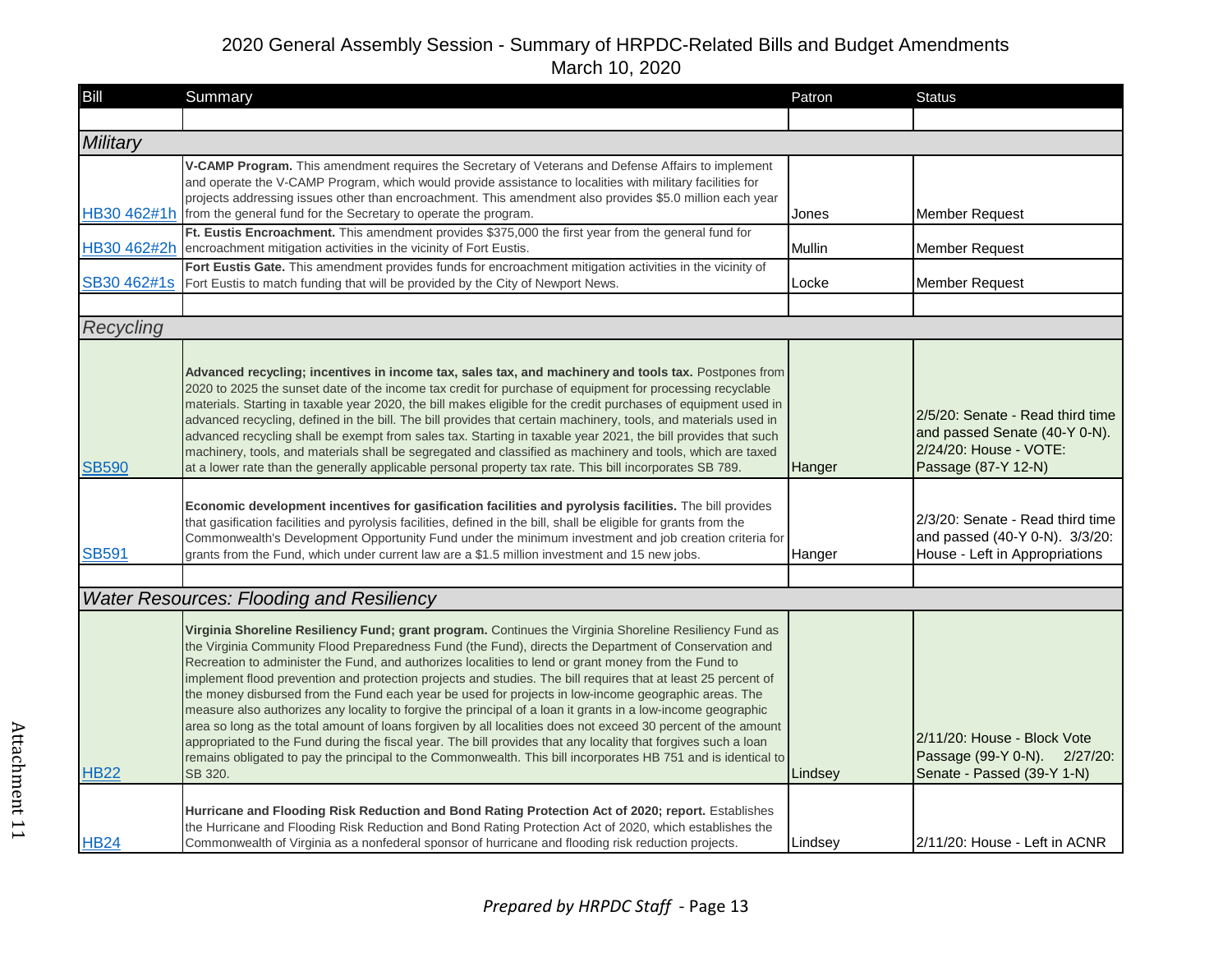| Bill          | Summary                                                                                                                                                                                                                                                                                                                                                                                                                                                                                                                                                                                                                                                                                                                                                                                                                                         | Patron                | <b>Status</b>                                                                                                                                |
|---------------|-------------------------------------------------------------------------------------------------------------------------------------------------------------------------------------------------------------------------------------------------------------------------------------------------------------------------------------------------------------------------------------------------------------------------------------------------------------------------------------------------------------------------------------------------------------------------------------------------------------------------------------------------------------------------------------------------------------------------------------------------------------------------------------------------------------------------------------------------|-----------------------|----------------------------------------------------------------------------------------------------------------------------------------------|
| <b>HB382</b>  | Virginia Shoreline Resiliency Fund; grant program. Changes the Virginia Shoreline Resiliency Fund (the<br>Fund) from a lending program to a grant program. The bill directs the Fund to grant money to localities to<br>enable them to offer cost-sharing programs to help residents and businesses that are subject to recurrent<br>flooding.                                                                                                                                                                                                                                                                                                                                                                                                                                                                                                  | <b>Convirs-Fowler</b> | 2/11/20: House - Left in ACNR                                                                                                                |
| <b>HB389</b>  | Hurricane and Flooding Risk Reduction and Bond Rating Protection Act of 2020; report. Establishes<br>the Hurricane and Flooding Risk Reduction and Bond Rating Protection Act of 2020, which establishes the<br>Commonwealth of Virginia as a nonfederal sponsor of hurricane and flooding risk reduction projects.                                                                                                                                                                                                                                                                                                                                                                                                                                                                                                                             | <b>Miyares</b>        | 2/5/20: House - Continued to<br>2021 in ACNR by voice vote                                                                                   |
| <b>HB672</b>  | State, regional, and local planning; climate change. Establishes a policy of the Commonwealth to<br>prevent and to minimize actions that contribute to the detrimental effects of climate change in the<br>Commonwealth. The bill requires any state agency to examine any new regulation in furtherance of this<br>policy. The bill requires local and regional planning commissions to consider the impacts from and causes of<br>climate change in adopting a comprehensive plan, regional strategic plan, or zoning ordinance.                                                                                                                                                                                                                                                                                                              | Willett               | 2/6/20: House - VOTE: Passage<br>$(55-Y 44-N)$ .<br>2/25/20: Senate<br>Continued to 2021 in ACNR (15-<br>$Y$ 0-N)                            |
| <b>HB751</b>  | Virginia Community Flood Preparedness Fund; low-income loans; forgiveness of<br>principal. Continues the Virginia Shoreline Resiliency Fund as the Virginia Community Flood Preparedness<br>Fund for the purpose of creating a low-interest loan program to help inland and coastal communities that are<br>subject to recurrent flooding. Moneys from the Fund may be used to mitigate future flood damage, with<br>priority given to projects that implement community-scale mitigation activities or use nature-based solutions.<br>Any locality using moneys from the Fund to provide loans may also forgive the principal of such loans, with<br>the total amount of loans forgiven by all localities not to exceed 30 percent of the total amount appropriated<br>to the Fund in that fiscal year. This bill was incorporated into HB 22. | Jones                 | 2/7/20: House - Incorporated by<br>Appropriations (HB22-Lindsey)<br>by voice vote                                                            |
| <b>HB794</b>  | Flood Insurance Fund; low-income Virginians. Creates a Flood Insurance Fund and directs the<br>Executive Director of the Board of Directors of the Virginia Resources Authority to establish a program to<br>use the Fund to subsidize the purchase of flood insurance by low-income Virginians. Such program shall<br>include an application process, application guidelines, and a ranking system that prioritizes the use of the<br>Fund to support the purchase of flood insurance in the most flood-prone areas.                                                                                                                                                                                                                                                                                                                           | Askew                 | 2/5/20: House - Continued to<br>2021 in Appropriations by voice<br>vote                                                                      |
| <b>HB998</b>  | Adoption of flood plain ordinances. Provides that any locality may by ordinance regulate the activity on,<br>use of, or development of a flood plain in a manner consistent with any state or federal flood plain<br>management programs and requirements.                                                                                                                                                                                                                                                                                                                                                                                                                                                                                                                                                                                      | <b>Hayes</b>          | 2/6/20: House - VOTE: Passage<br>(99-Y 0-N).<br>2/19/20: Senate<br>Passed Senate (39-Y 0-N).<br>3/4/20: Governor - Approved<br>(Chapter 166) |
| <b>HB1005</b> | Housing; Uniform Statewide Building Code; exceptions, provisions, and modifications; local<br>disaster resilience measures. Clarifies that the Uniform Statewide Building Code (USBC) does not<br>supersede (i) local flood plan regulations adopted as a condition of participation in the Community Rating<br>System and (ii) measures adopted by local ordinance to make buildings resilient to foreseeable harm from<br>recurrent flooding, coastal storms, sea level rise, and other similar threats to the health, safety, and general<br>welfare of the locality and its residents. The bill also adds resilience and hazard risk reduction to the<br>recognized standards that should be consistent with the USBC's provisions and modifications.                                                                                       | Mullin                | 2/6/20: House - Stricken from<br>docket by General Laws (21-Y 0-<br>N)                                                                       |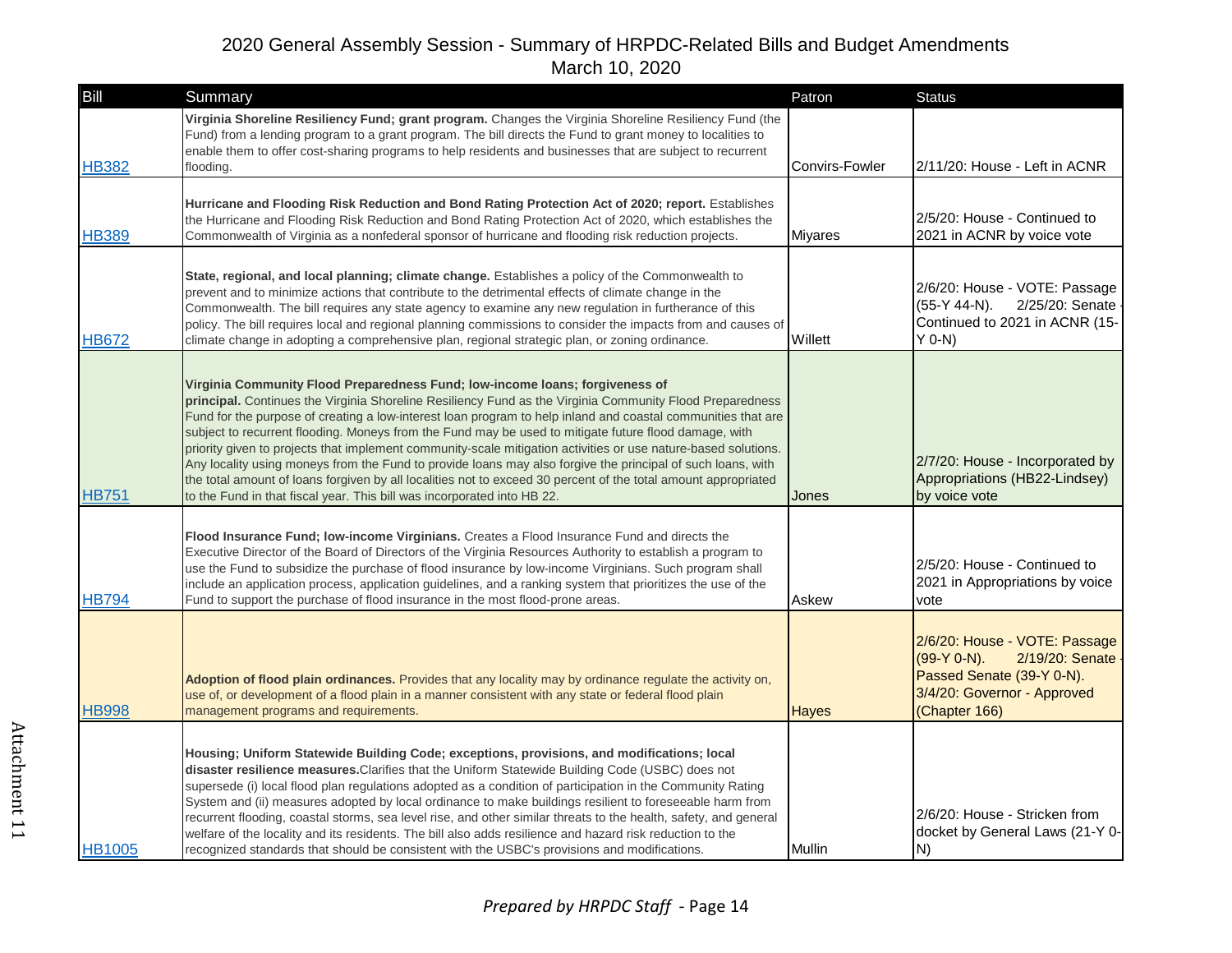| Bill          | Summary                                                                                                                                                                                                                                                                                                                                                                                                                                                                                                                                                                                                                                                                                                                                                                                                                                                                                                                                                                                                                                                                                                                                                                                       | Patron         | <b>Status</b>                                                                                                                                                |
|---------------|-----------------------------------------------------------------------------------------------------------------------------------------------------------------------------------------------------------------------------------------------------------------------------------------------------------------------------------------------------------------------------------------------------------------------------------------------------------------------------------------------------------------------------------------------------------------------------------------------------------------------------------------------------------------------------------------------------------------------------------------------------------------------------------------------------------------------------------------------------------------------------------------------------------------------------------------------------------------------------------------------------------------------------------------------------------------------------------------------------------------------------------------------------------------------------------------------|----------------|--------------------------------------------------------------------------------------------------------------------------------------------------------------|
| <b>HB1217</b> | Department of Transportation; at-risk infrastructure; report. Directs the Department of Transportation, in<br>collaboration with the Commonwealth Center for Recurrent Flooding Resiliency, to (i) identify roads and<br>bridges at risk of deterioration due to flooding in Northern Virginia; (ii) develop recommendations for<br>managing such assets; and (iii) report its findings and recommendations to the Chairs of the House and<br>Senate Committees on Transportation by the start of the 2022 General Assembly Session.                                                                                                                                                                                                                                                                                                                                                                                                                                                                                                                                                                                                                                                          | Tran           | 2/4/20: House - VOTE: Passage<br>$(60-Y 38-N)$ .<br>3/4/20: Senate -<br>Passed with amendment (39-Y 1-<br>3/4/20: House: Adoption<br>$N$ ).<br>$(60-Y 36-N)$ |
| <b>HB1313</b> | <b>Chief Resiliency Officer.</b> Directs the Governor to designate a Chief Resilience Officer to serve as the<br>primary coordinator of resilience and adaptation initiatives in Virginia and as the primary point of contact<br>regarding issues related to resilience and recurrent flooding. The bill directs the Chief Resilience Officer, in<br>consultation with the Special Assistant to the Governor for Coastal Adaptation and Protection, to identify and<br>monitor areas at the greatest risk from recurrent flooding; review and comment on plans for the construction<br>or substantial reinforcement of a substantial flood defense or catchment area, at the request of the locality<br>containing such defense or area; and initiate and assist with the pursuit of funding for resilience initiatives.<br>The bill also expands the list of programs with which localities and the Commonwealth are required to<br>coordinate as part of their flood control efforts.                                                                                                                                                                                                       | Hodges         | 2/11/20: House - Block Vote<br>Passage (99-Y 0-N). 2/28/20:<br>Senate - Passed with<br>amendment (34-Y 3-N).<br>3/2/20: House - Adoption (98-Y<br>$(0-N)$    |
| <b>HB1314</b> | Chief Resiliency Officer. Directs the Secretary of Public Safety and Homeland Security to designate a<br>Chief Resiliency Officer. The Chief Resiliency Officer, who shall hold no other position, shall serve as the<br>primary coordinator of resilience and adaptation initiatives in Virginia and as the primary point of contact<br>regarding issues related to resilience and recurrent flooding. The bill adds the Chief Resiliency Officer as a<br>member of the Secure and Resilient Commonwealth Panel                                                                                                                                                                                                                                                                                                                                                                                                                                                                                                                                                                                                                                                                              | Hodges         | 2/11/20: House - Left in ACNR                                                                                                                                |
| <b>HB1373</b> | Flood Resiliency Clearing House Program. Directs the Department of Conservation and Recreation to<br>develop a Flood Resiliency Clearing House Program for coordinating flood mitigation solutions. The bill<br>requires the Clearing House to solicit flood mitigation solutions from the public; coordinate with other<br>agencies to review submitted solutions; approve appropriate solutions, favoring those that manage both<br>water quality and flooding and emphasize nature-based solutions; and disseminate approved flood<br>mitigation solutions.                                                                                                                                                                                                                                                                                                                                                                                                                                                                                                                                                                                                                                | Hodges         | 2/5/20: House - Continued to<br>2021 in ACNR by voice vote                                                                                                   |
| <b>HB1375</b> | Living shorelines; resiliency. Includes a shoreline practice that may enhance coastal resilience and<br>attenuation of wave energy and storm surge in the definition of living shoreline for purposes of establishing<br>and implementing a general permit regulation that authorizes and encourages the use of living shorelines as<br>the preferred alternative for stabilizing tidal shorelines.                                                                                                                                                                                                                                                                                                                                                                                                                                                                                                                                                                                                                                                                                                                                                                                           | Hodges         | 2/10/20: House - Block Vote<br>Passage (99-Y 0-N). 2/28/20:<br>Senate - Passed (37-Y 0-N)                                                                    |
| <b>HJ47</b>   | Study; JCOTS; safety, quality of life, and economic consequences of weather and climate-related<br>events on coastal areas in Virginia; report. Directs the Joint Commission on Technology and Science<br>(JCOTS) to study the safety, quality of life, and economic consequences of weather and climate-related<br>events on coastal areas in Virginia. In conducting its study, JCOTS shall examine (i) the negative impacts of<br>weather, and geological and climate-related events, including displacement, economic loss, and damage to<br>health or infrastructure; (ii) the area or areas and the number of citizens affected by such impacts; (iii) the<br>frequency or probability and the time dimensions, including near-term, medium-term, and long-term<br>probabilities of such impacts; (iv) alternative actions available to remedy or mitigate such impacts and their<br>expected cost; (v) the degree of certainty that each of these impacts and alternative actions may reliably be<br>known; and (vi) the technical resources available, either in state or otherwise, to effect such alternative<br>actions and improve our knowledge of their effectiveness and cost. | <b>Sickles</b> | 2/7/20: House - Block Vote<br>Adoption (90-Y 1-N).<br>$3/3/20$ :<br>Senate - Agreed to by voice vote                                                         |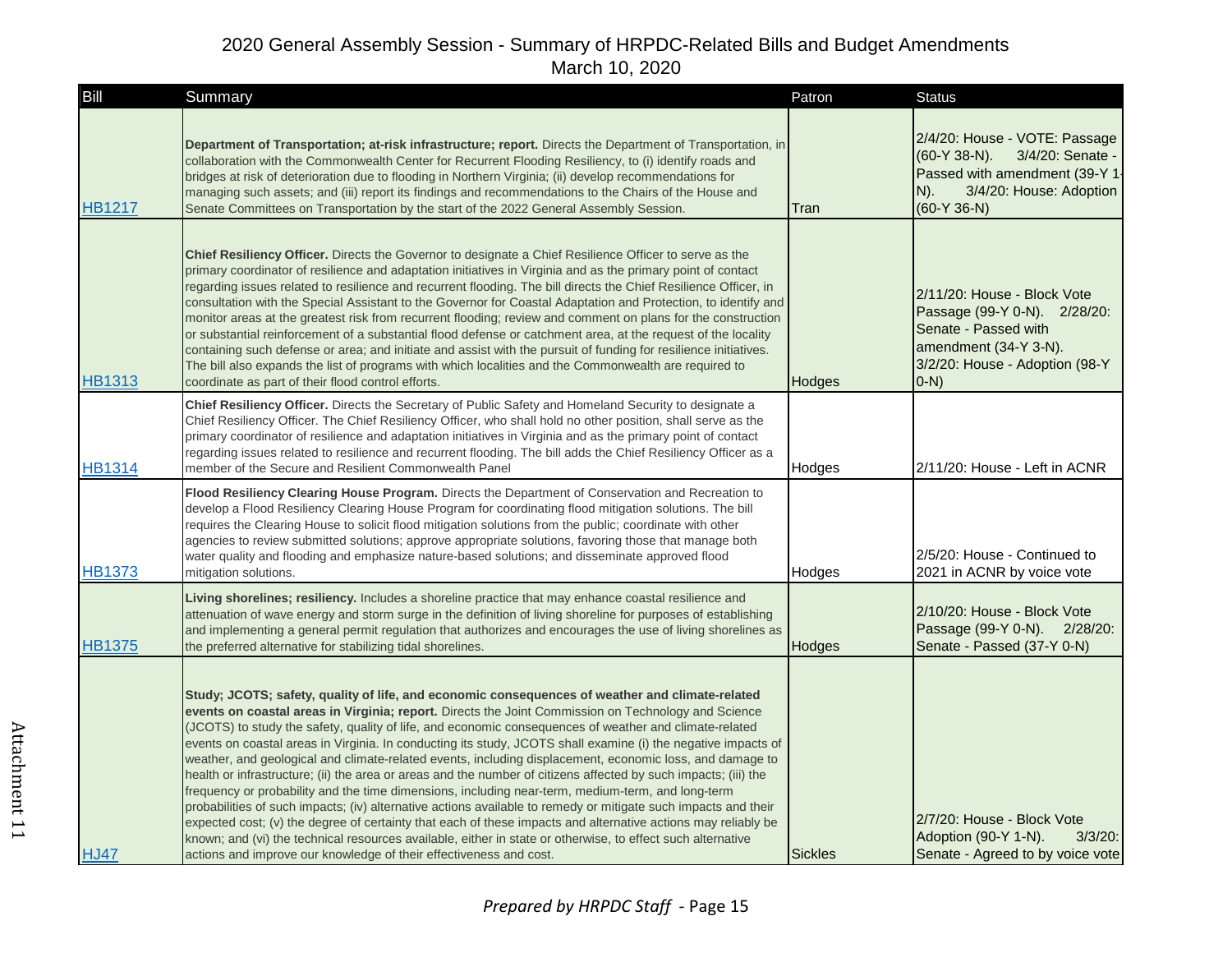| Bill         | Summary                                                                                                                                                                                                                                                                                                                                                                                                                                                                                                                                                                                                                                                                                                                                                                                                                                                                                                                                                                                                                                                                                                                                                                                       | Patron         | <b>Status</b>                                                                                              |
|--------------|-----------------------------------------------------------------------------------------------------------------------------------------------------------------------------------------------------------------------------------------------------------------------------------------------------------------------------------------------------------------------------------------------------------------------------------------------------------------------------------------------------------------------------------------------------------------------------------------------------------------------------------------------------------------------------------------------------------------------------------------------------------------------------------------------------------------------------------------------------------------------------------------------------------------------------------------------------------------------------------------------------------------------------------------------------------------------------------------------------------------------------------------------------------------------------------------------|----------------|------------------------------------------------------------------------------------------------------------|
| <b>HJ77</b>  | Study; continuing the Joint Subcommittee on Coastal Flooding; report. Continues the Joint<br>Subcommittee on Coastal Flooding for two additional years, through the 2021 interim.                                                                                                                                                                                                                                                                                                                                                                                                                                                                                                                                                                                                                                                                                                                                                                                                                                                                                                                                                                                                             | Convirs-Fowler | 2/11/20: House - Left in Rules                                                                             |
| <b>HJ102</b> | Study; continuing the Joint Subcommittee on Coastal Flooding; report. Continues the Joint<br>Subcommittee on Coastal Flooding for two additional years, through the 2021 interim.                                                                                                                                                                                                                                                                                                                                                                                                                                                                                                                                                                                                                                                                                                                                                                                                                                                                                                                                                                                                             | Hodges         | 2/7/20: House - Block Vote<br>Adoption (90-Y 1-N).<br>$3/3/20$ :<br>Senate - Agreed to by voice vote       |
| <b>SB320</b> | Virginia Community Flood Preparedness Fund; Ioans. Continues the Virginia Shoreline Resiliency Fund<br>as the Virginia Community Flood Preparedness Fund for the purpose of creating a low-interest loan program<br>to help inland and coastal communities that are subject to recurrent flooding. Moneys from the Fund may be<br>used to mitigate future flood damage, with priority given to projects that implement community-scale<br>mitigation activities or use nature-based solutions. Any locality using moneys from the Fund to provide loans<br>may also forgive the principal of such loans, with the total amount of loans forgiven by all localities not to<br>exceed 30 percent of the total amount appropriated to the Fund in that fiscal year. This bill is identical to HB<br>22.                                                                                                                                                                                                                                                                                                                                                                                          | Lewis          | 2/11/20: Senate - Passed (40-Y<br>$(0-N)$<br>$3/2/20$ :<br>House - Block Vote Passage (99-<br>$Y$ 0-N)     |
| <b>SB361</b> | Study; JCOTS; safety, quality of life, and economic consequences of weather and climate-related<br>events on coastal areas in Virginia; report. Directs the Joint Commission on Technology and Science<br>(JCOTS) to study the safety, quality of life, and economic consequences of weather and climate-related<br>events on coastal areas in Virginia. In conducting its study, JCOTS shall examine (i) the negative impacts of<br>weather, and geological and climate-related events, including displacement, economic loss, and damage to<br>health or infrastructure; (ii) the area or areas and the number of citizens affected by such impacts; (iii) the<br>frequency or probability and the time dimensions, including near-term, medium-term, and long-term<br>probabilities of such impacts; (iv) alternative actions available to remedy or mitigate such impacts and their<br>expected cost; (v) the degree of certainty that each of these impacts and alternative actions may reliably be<br>known; and (vi) the technical resources available, either in state or otherwise, to effect such alternative<br>actions and improve our knowledge of their effectiveness and cost. | Cosgrove       | 1/24/20: Senate - Stricken at<br>request of Patron in Rules (11-Y<br>$O-N$                                 |
| <b>SB796</b> | Hampton Roads Coastal Resiliency Authority. Creates the Hampton Roads Coastal Resiliency Authority<br>(the Authority) as a political subdivision of the Commonwealth. The Authority may by ordinance consist of<br>any locality that makes up the membership of the Hampton Roads Planning District Commission and is<br>created for the purpose of serving as a regional leader, resource, and partner for all issues related to coastal<br>flooding and resiliency. The bill shall not become effective date until participating localities comprising two-<br>thirds of the population of the Hampton Roads Planning District have elected to join the Authority.                                                                                                                                                                                                                                                                                                                                                                                                                                                                                                                          | Lewis          | 1/20/20: Senate - Stricken at<br>request of Patron in Local<br>Government (13-Y 0-N)                       |
| <b>SJ27</b>  | Study; continuing the Joint Subcommittee on Coastal Flooding; report. Continues the Joint<br>Subcommittee on Coastal Flooding for two additional years, through the 2021 interim.                                                                                                                                                                                                                                                                                                                                                                                                                                                                                                                                                                                                                                                                                                                                                                                                                                                                                                                                                                                                             | Lewis          | 2/10/20: Senate - Reading<br>$3/4/20$ :<br>waived (38-Y 0-N).<br>House - VOTE: Agreed To (92-Y<br>$2-N$ ). |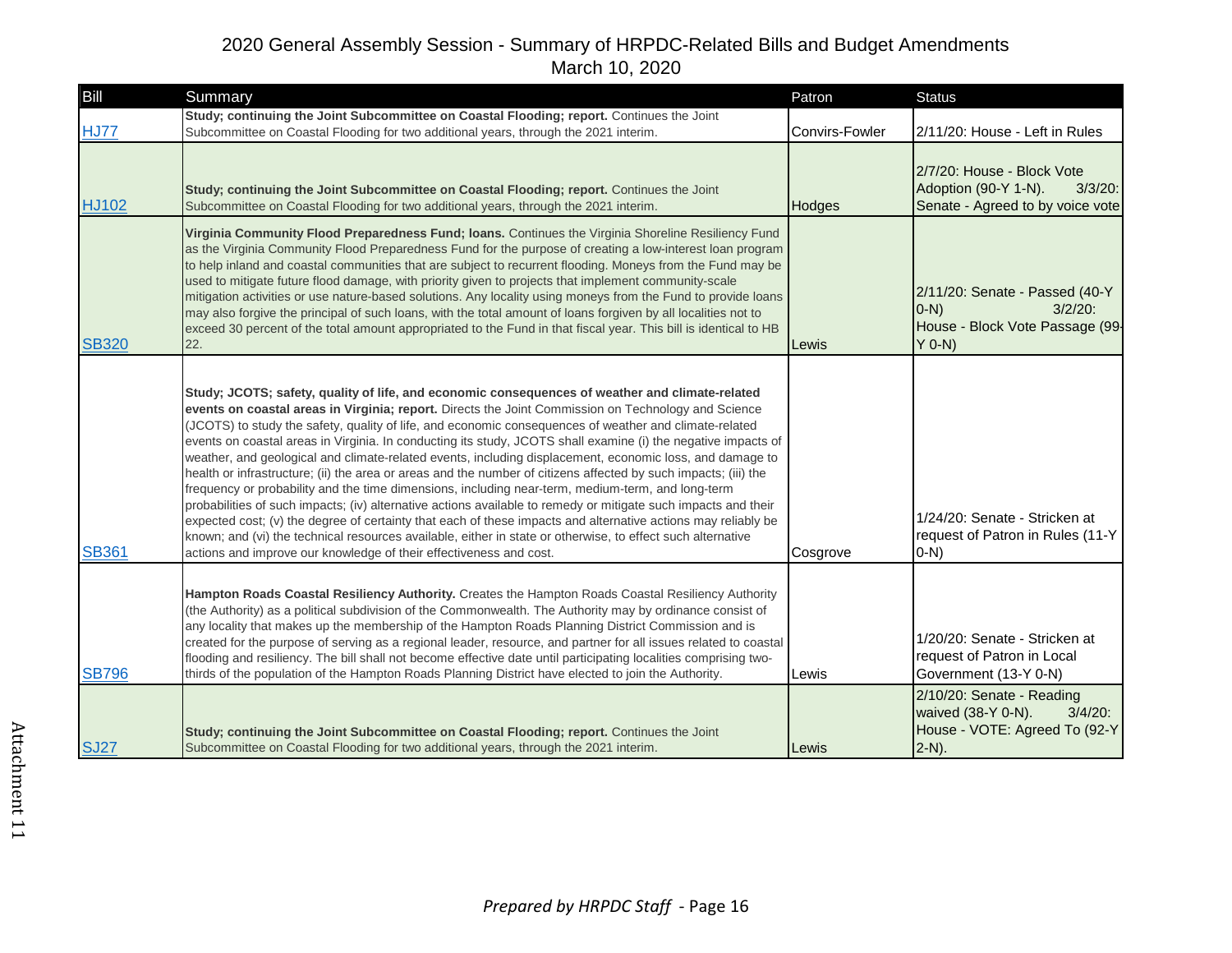| Bill                    | Summary                                                                                                                                                                                                                                                                                                                                                                                                                                                                                                                                                                                                                                                                                                                                                                                                                                                                                                                                                                                                                                                                                                                                                                                                                                                                                     | Patron         | <b>Status</b>                                                                                                                                                                                                      |
|-------------------------|---------------------------------------------------------------------------------------------------------------------------------------------------------------------------------------------------------------------------------------------------------------------------------------------------------------------------------------------------------------------------------------------------------------------------------------------------------------------------------------------------------------------------------------------------------------------------------------------------------------------------------------------------------------------------------------------------------------------------------------------------------------------------------------------------------------------------------------------------------------------------------------------------------------------------------------------------------------------------------------------------------------------------------------------------------------------------------------------------------------------------------------------------------------------------------------------------------------------------------------------------------------------------------------------|----------------|--------------------------------------------------------------------------------------------------------------------------------------------------------------------------------------------------------------------|
| <b>SJ38</b>             | Study; JCOTS; safety, quality of life, and economic consequences of weather and climate-related<br>events on coastal areas in Virginia; report. Directs the Joint Commission on Technology and Science<br>(JCOTS) to study the safety, quality of life, and economic consequences of weather and climate-related<br>events on coastal areas in Virginia. In conducting its study, JCOTS shall examine (i) the negative impacts of<br>weather, and geological and climate-related events, including displacement, economic loss, and damage to<br>health or infrastructure; (ii) the area or areas and the number of citizens affected by such impacts; (iii) the<br>frequency or probability and the time dimensions, including near-term, medium-term, and long-term<br>probabilities of such impacts; (iv) alternative actions available to remedy or mitigate such impacts and their<br>expected cost; (v) the degree of certainty that each of these impacts and alternative actions may reliably be<br>known; and (vi) the technical resources available, either in state or otherwise, to effect such alternative<br>actions and improve our knowledge of their effectiveness and cost. The provisions of the resolution are<br>contingent on funding in a general appropriation act. | Cosgrove       | 2/10/20: Senate - Read third<br>time and agreed to by Senate by<br>voice vote.<br>$3/4/20$ :<br>House - VOTE: Agree To with<br>amendment (92-Y 4-N).<br>3/8/20: Conference report<br>agreed to by House and Senate |
| SB30 10#1s              | JCOTS - Study on Resilience in the Coastal Areas of VA. This amendment provides \$125,000 GF in the<br>first year for the Joint Commission on Technology and Science to study the safety, quality of life, and<br>economic consequences of weather-related and climate-related events on coastal areas in Virginia to quide<br>future decision-making for coastal flooding projects. The Virginia Academy of Science, Engineering, and<br>Medicine shall provide technical assistance.                                                                                                                                                                                                                                                                                                                                                                                                                                                                                                                                                                                                                                                                                                                                                                                                      | Ebbin          | <b>Floor Approved</b>                                                                                                                                                                                              |
|                         | GMU - Coastal Flooding Study. This amendment requests additional funding for the GMU Center for<br>HB30 171#1h Regional Analysis to study the economic impact of flooding and sea rise.                                                                                                                                                                                                                                                                                                                                                                                                                                                                                                                                                                                                                                                                                                                                                                                                                                                                                                                                                                                                                                                                                                     | Hodges         | Member Request                                                                                                                                                                                                     |
| HB30 373#5h             | Virginia Shoreline Resiliency Fund. This amendment provides \$10.0 million from the general fund each<br>year to capitalize the Virginia Shoreline Resiliency Fund as established by the 2016 General Assembly.                                                                                                                                                                                                                                                                                                                                                                                                                                                                                                                                                                                                                                                                                                                                                                                                                                                                                                                                                                                                                                                                             | Bloxom         | <b>Member Request</b>                                                                                                                                                                                              |
| HB30 372#1h Protection. | Commonwealth Resiliency Office. This amendment provides \$275,000 each year from the general fund<br>and two positions to establish the Commonwealth Resiliency Office under the Secretary of Natural<br>Resources. The purposes of the Office will be to support, promote, and expedite the Commonwealth's<br>resiliency efforts under the direction of the Special Assistant to the Governor for Coastal Adaptation and                                                                                                                                                                                                                                                                                                                                                                                                                                                                                                                                                                                                                                                                                                                                                                                                                                                                   | Jones          | <b>Member Request</b>                                                                                                                                                                                              |
| HB30 372#3h             | Hurricane and Flood Risk Authority. This amendment provides \$250,000 each year to establish the<br>Virginia Hurricane and Flood Risk Reduction Authority, pursuant to the provisions of House Bill 389. This<br>amendment is a placeholder until a final fiscal impact statement for the bill is produced.                                                                                                                                                                                                                                                                                                                                                                                                                                                                                                                                                                                                                                                                                                                                                                                                                                                                                                                                                                                 | <b>Miyares</b> | Member Request                                                                                                                                                                                                     |
| SB30 372#1s             | Commonwealth Resiliency Office. This amendment provides requisite funding and staffing for the creation<br>of the Commonwealth Resiliency Office under the Secretary of Natural Resources, including two full-time<br>positions, to support, promote, and expedite the Commonwealth's resiliency efforts under the direction of the<br>Special Assistant to the Governor for the Coastal Adaption and Protection.                                                                                                                                                                                                                                                                                                                                                                                                                                                                                                                                                                                                                                                                                                                                                                                                                                                                           | Lewis          | Member Request                                                                                                                                                                                                     |
| HB30 373#9h             | Virginia Shoreline Resiliency Fund. This amendment provides \$2.5 million from the general fund each<br>year to capitalize the Virginia Shoreline Resiliency Fund as established by the 2016 General Assembly.                                                                                                                                                                                                                                                                                                                                                                                                                                                                                                                                                                                                                                                                                                                                                                                                                                                                                                                                                                                                                                                                              | Jones          | <b>Member Request</b>                                                                                                                                                                                              |
|                         | Virginia Shoreline Resiliency Fund. This amendment provides \$10.0 million from the general fund each<br>SB30 373#7s year to capitalize the Virginia Shoreline Resiliency Fund as established by the 2016 General Assembly.                                                                                                                                                                                                                                                                                                                                                                                                                                                                                                                                                                                                                                                                                                                                                                                                                                                                                                                                                                                                                                                                 | <b>Edwards</b> | Member Request                                                                                                                                                                                                     |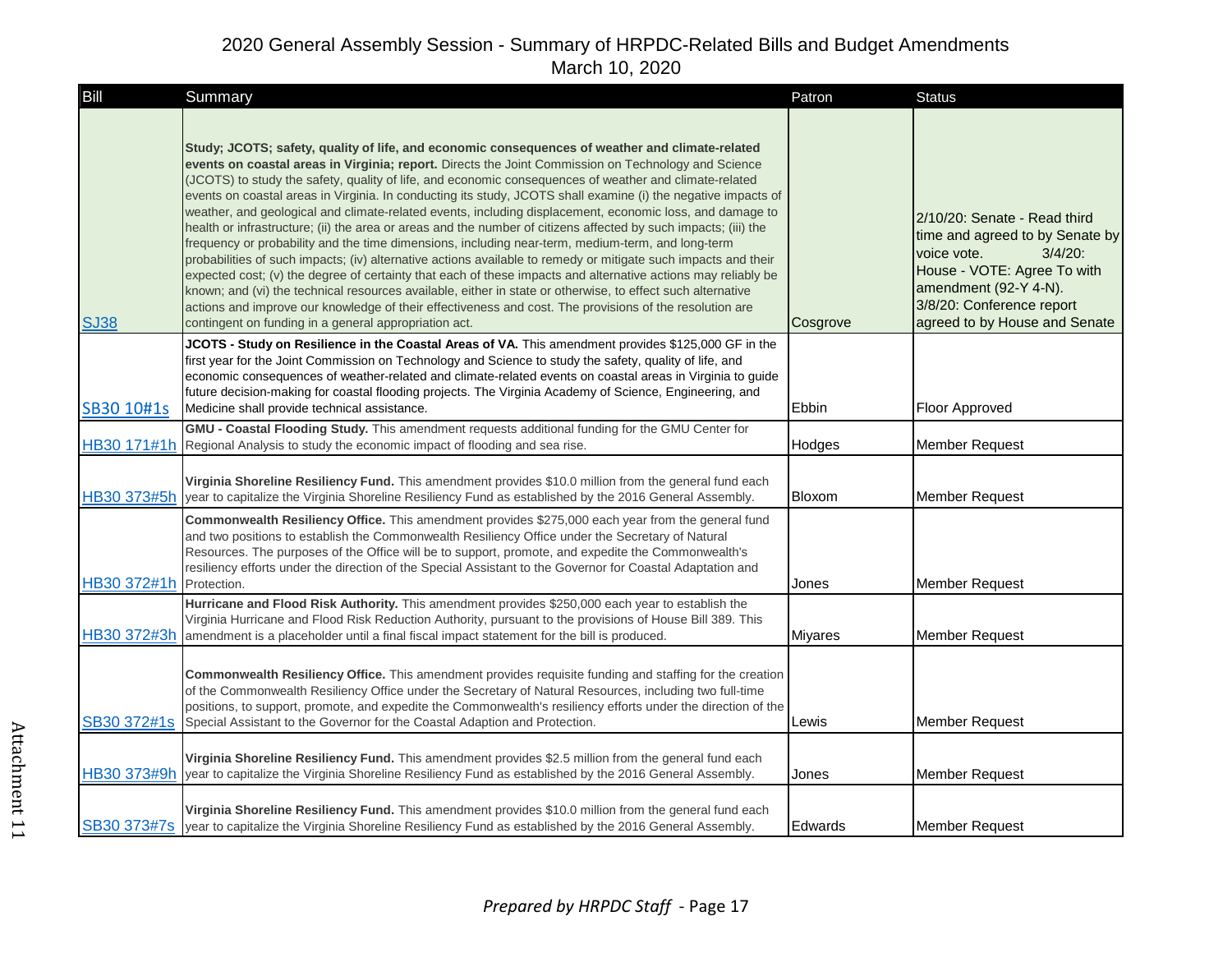| Bill                         | Summary                                                                                                                                                                                                                                                                                                                                                                                                                                                                                                                                                                                                                                                                                                                                                                                                                                                                                                                                                                                                                                                   | Patron         | <b>Status</b>                                                                                                                                        |
|------------------------------|-----------------------------------------------------------------------------------------------------------------------------------------------------------------------------------------------------------------------------------------------------------------------------------------------------------------------------------------------------------------------------------------------------------------------------------------------------------------------------------------------------------------------------------------------------------------------------------------------------------------------------------------------------------------------------------------------------------------------------------------------------------------------------------------------------------------------------------------------------------------------------------------------------------------------------------------------------------------------------------------------------------------------------------------------------------|----------------|------------------------------------------------------------------------------------------------------------------------------------------------------|
| <b>SB30</b><br>373#10s       | Virginia Shoreline Resiliency Fund. This amendment provides \$10.0 million GF each year to capitalize the<br>Virginia Shoreline Resiliency Fund as established by the 2016 General Assembly.                                                                                                                                                                                                                                                                                                                                                                                                                                                                                                                                                                                                                                                                                                                                                                                                                                                              | Lewis          | <b>Member Request</b>                                                                                                                                |
| <b>HB30</b><br>374#15h       | Living Shoreline. This amendment provides \$200,000 each year for grants to living shoreline projects.                                                                                                                                                                                                                                                                                                                                                                                                                                                                                                                                                                                                                                                                                                                                                                                                                                                                                                                                                    | Hodges         | <b>Member Request</b>                                                                                                                                |
| HB30 379#1h                  | Flood Insurance Fund. This amendment provides \$500,000 the first year from the general fund as an initial<br>capitalization for the Flood Insurance Fund, to be transferred by the Director to the Virginia Resources<br>Authority, pursuant to House Bill 794.                                                                                                                                                                                                                                                                                                                                                                                                                                                                                                                                                                                                                                                                                                                                                                                          | Askew          | <b>Member Request</b>                                                                                                                                |
| <b>HB30</b><br>381#1h        | Back Bay Submerged Aquatic Vegetation Restoration. This amendment provides \$100,000 each year<br>from the general fund for the Back Bay Submerged Vegetation Restoration Project, the intent of which is to<br>slow sediment transport and water movemen, thereby reducing flooding frequency and intensity                                                                                                                                                                                                                                                                                                                                                                                                                                                                                                                                                                                                                                                                                                                                              | Knight         | Floor Approved                                                                                                                                       |
| HB30 392#1h Resliience Fund. | Virginia Shoreline Resilience Fund. This amendment provides \$125,000 each year for the Shoreline                                                                                                                                                                                                                                                                                                                                                                                                                                                                                                                                                                                                                                                                                                                                                                                                                                                                                                                                                         | <b>Miyares</b> | <b>Member Request</b>                                                                                                                                |
|                              |                                                                                                                                                                                                                                                                                                                                                                                                                                                                                                                                                                                                                                                                                                                                                                                                                                                                                                                                                                                                                                                           |                |                                                                                                                                                      |
|                              | Water Resources - Stormwater/Water Supply/Drinking Water                                                                                                                                                                                                                                                                                                                                                                                                                                                                                                                                                                                                                                                                                                                                                                                                                                                                                                                                                                                                  |                |                                                                                                                                                      |
| <b>HB116</b>                 | Stormwater Management Fund. Provides that grants from a local Stormwater Management Fund may be<br>used for an authorized local stormwater credit option for Virginia Stormwater Management Program<br>authorized program administrators as a stormwater retrofit for any development within the local watershed<br>that predates the 2005 U.S. Environmental Protection Agency and Department of Environmental Quality<br>best management practice criteria.                                                                                                                                                                                                                                                                                                                                                                                                                                                                                                                                                                                             | Cole           | 2/11/20: House - Left in CC & T                                                                                                                      |
| <b>HB126</b>                 | Tax credit for purchase of aquaculture oyster floats. Establishes an individual nonrefundable income tax<br>credit for taxable years beginning on or after January 1, 2020, but before January 1, 2025, for the purchase<br>price of aquaculture oyster floats purchased during the taxable year.                                                                                                                                                                                                                                                                                                                                                                                                                                                                                                                                                                                                                                                                                                                                                         | <b>Miyares</b> | 2/11/20: House - Left in Finance                                                                                                                     |
| <b>HB504</b>                 | Chesapeake Bay Preservation Areas; mature trees. Adds the preservation of mature trees or planting of<br>trees, both as a water quality protection tool and as a means of providing other natural resource benefits, to<br>the list of activities that the State Water Resources Board is directed to encourage and promote as it adopts<br>criteria for local governments to use as they consider development in Chesapeake Bay Preservation Areas.                                                                                                                                                                                                                                                                                                                                                                                                                                                                                                                                                                                                      | <b>Hope</b>    | 1/28/20: House - Passage (69-Y<br>$30-N$<br>2/21/20: Senate - Passed (26-Y<br>$10-N$ ).<br>$3/5/20$ :<br>Governor - Action deadline<br>3/12/20       |
| <b>HB520</b>                 | Department of Environmental Quality; tree planting as land cover type, best management practice;<br>stakeholder advisory group. Directs the Department of Environmental Quality (DEQ) to convene a<br>stakeholder advisory group for the purpose of studying the planting or preservation of trees as an urban land<br>cover type and as a stormwater best management practice (BMP). The bill provides that the stakeholder<br>group shall be composed of development and construction industry representatives, environmental technical<br>experts, local government representatives, and others and that technical assistance shall be provided to<br>DEQ by the Department of Forestry and the Department of Conservation and Recreation. The bill directs<br>DEQ to report the findings of the stakeholder group by November 1, 2020, and to include a recommendation<br>as to whether the planting or preservation of trees shall be deemed a creditable land cover type or BMP and,<br>if so, how much credit shall be given for its optional use. | <b>Bulova</b>  | 1/28/20: House - VOTE:<br>Passage (82-Y 17-N)<br>2/21/20: Senate - Passed with<br>amendment (33-Y 3-N).<br>2/25/20: House - Adoption (79-Y<br>$20-N$ |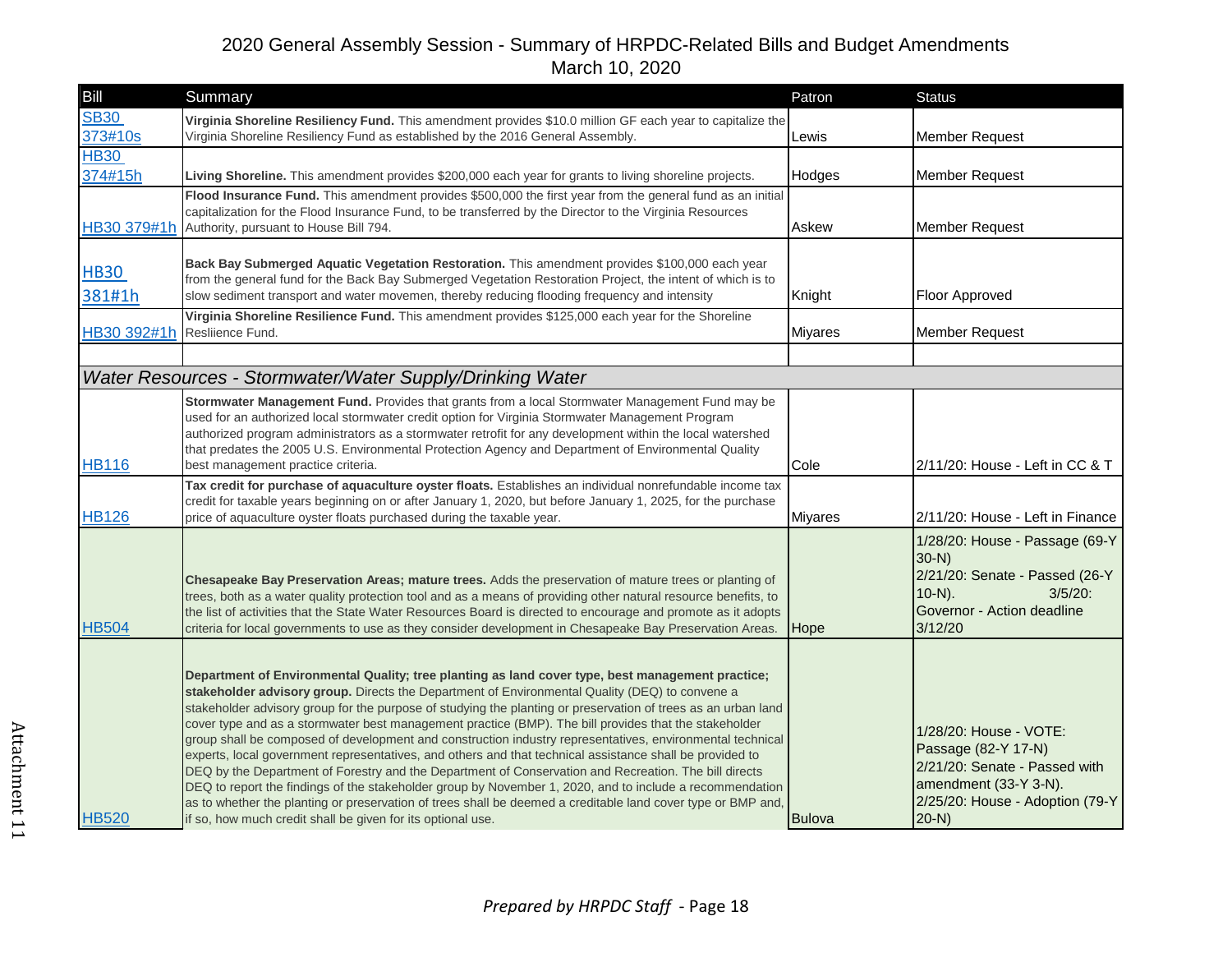| Bill          | Summary                                                                                                                                                                                                                                                                                                                                                                                                                                                                                                                                                                                                                                                                                                                                                                                                                                                                                                                                                                                                                                                                                                                                                                                     | Patron        | <b>Status</b>                                                                                                                                                                |
|---------------|---------------------------------------------------------------------------------------------------------------------------------------------------------------------------------------------------------------------------------------------------------------------------------------------------------------------------------------------------------------------------------------------------------------------------------------------------------------------------------------------------------------------------------------------------------------------------------------------------------------------------------------------------------------------------------------------------------------------------------------------------------------------------------------------------------------------------------------------------------------------------------------------------------------------------------------------------------------------------------------------------------------------------------------------------------------------------------------------------------------------------------------------------------------------------------------------|---------------|------------------------------------------------------------------------------------------------------------------------------------------------------------------------------|
| <b>HB542</b>  | Regional water resource planning; State Water Control Board regulations. Directs the State Water<br>Control Board to estimate the risk that each locality and region in the Commonwealth will experience water<br>supply shortfalls, to encourage the development of cross-jurisdictional water supply projects, and to adopt<br>regulations designating regional planning areas based primarily on river basin. Each locality in a particular<br>regional planning area shall participate in cross-jurisdictional, coordinated water resource planning, and all<br>localities in each area shall together develop and submit a single regional water supply plan. The bill directs<br>the Department of Environmental Quality to facilitate the creation of the regional water plans by ensuring<br>sufficient coordination among localities, providing planning and other assistance, and ensuring that each<br>regional plan identifies risks and proposes strategies in response. The bill directs that the Board and the<br>Department prioritize the allocation of funds to localities that sufficiently participate in regional planning. The<br>bill contains technical amendments. | Carr          | 2/10/20: House - VOTE:<br>Passage (61-Y 37-N).<br>$3/5/20$ :<br>Senate - Passed with<br>amendments (31-Y 9-N).<br>3/8/20: Conference report<br>agreed to by House and Senate |
| <b>HB882</b>  | Stormwater management; proprietary best management practices. Directs the State Water Control<br>Board to adopt regulations providing for the use of a proprietary best management practice (BMP) only if<br>another state, regional, or national certification program has verified and certified its nutrient or sediment<br>removal effectiveness. The bill requires any proprietary BMP that is included on the Virginia Stormwater<br>BMP Clearinghouse website prior to July 1, 2020, to provide documentation to the Department of<br>Environmental Quality showing that its effectiveness has been verified by another state, regional, or national<br>certification program and prohibits any such proprietary BMP that fails to provide such documentation from<br>being used in any stormwater management plan submitted on or after January 1, 2022.                                                                                                                                                                                                                                                                                                                            | <b>Bulova</b> | 1/28/20: House - Passage (97-Y<br>$(0-N)$<br>2/21/20: Senate - Passed with<br>substitute (38-Y 0-N).<br>2/25/20: House - VOTE:<br>Adoption (97-Y 0-N)                        |
| <b>HB1257</b> | Drinking water supplies; maximum contaminant levels. Directs the State Board of Health to adopt<br>regulations establishing maximum contaminant levels (MCLs) in public drinking water systems for (i) PFOS,<br>PFOA, and other PFAS compounds, as deemed necessarily; (ii) chromium-6; and (iii) 1,4-dioxane. The bill<br>requires such MCLs to be protective of public health, including the health of vulnerable subpopulations, and<br>to be no higher than any MCL or health advisory adopted by the U.S. Environmental Protection Agency for<br>the same contaminant.                                                                                                                                                                                                                                                                                                                                                                                                                                                                                                                                                                                                                 | Rasoul        | 2/3/20: House - Passage (58-Y<br>$40-N$<br>$3/5/20$ :<br>Senate - Passed with substitute<br>$(23-Y 16-N)$ .<br>3/5/20: House -<br>Adoption (62-Y 36-N)                       |
| <b>HB1308</b> | Stormwater management; grandfathered land-disturbing activities. Authorizes any land-disturbing<br>activity that was eligible to take place pursuant to technical criteria that were adopted by the State Water<br>Control Board prior to July 1, 2014, to be governed by such criteria until July 1, 2024. Current regulations<br>grandfathered such activities until July 1, 2019.                                                                                                                                                                                                                                                                                                                                                                                                                                                                                                                                                                                                                                                                                                                                                                                                        | Walker        | 2/11/20: House - Left in ACNR                                                                                                                                                |
| <b>HB1393</b> | Nutrient credit trading; adjacent hydrologic unit code. Removes authority for a Virginia Stormwater<br>Management Program or Virginia Erosion and Stormwater Management Program to allow compliance with<br>stormwater nonpoint nutrient runoff water quality criteria through the applicant's acquisition of nutrient credits<br>in the same tributary in an adjacent hydrologic unit code (HUC) or fourth order subbasin unless certain<br>existing criteria for purchasing credits outside of the HUC or fourth order subbasin are met, when the credits<br>are in a locality with a population fewer than 20,000 and geographic area under 200 square miles.                                                                                                                                                                                                                                                                                                                                                                                                                                                                                                                            | LaRock        | 2/11/20: House - Left in ACNR                                                                                                                                                |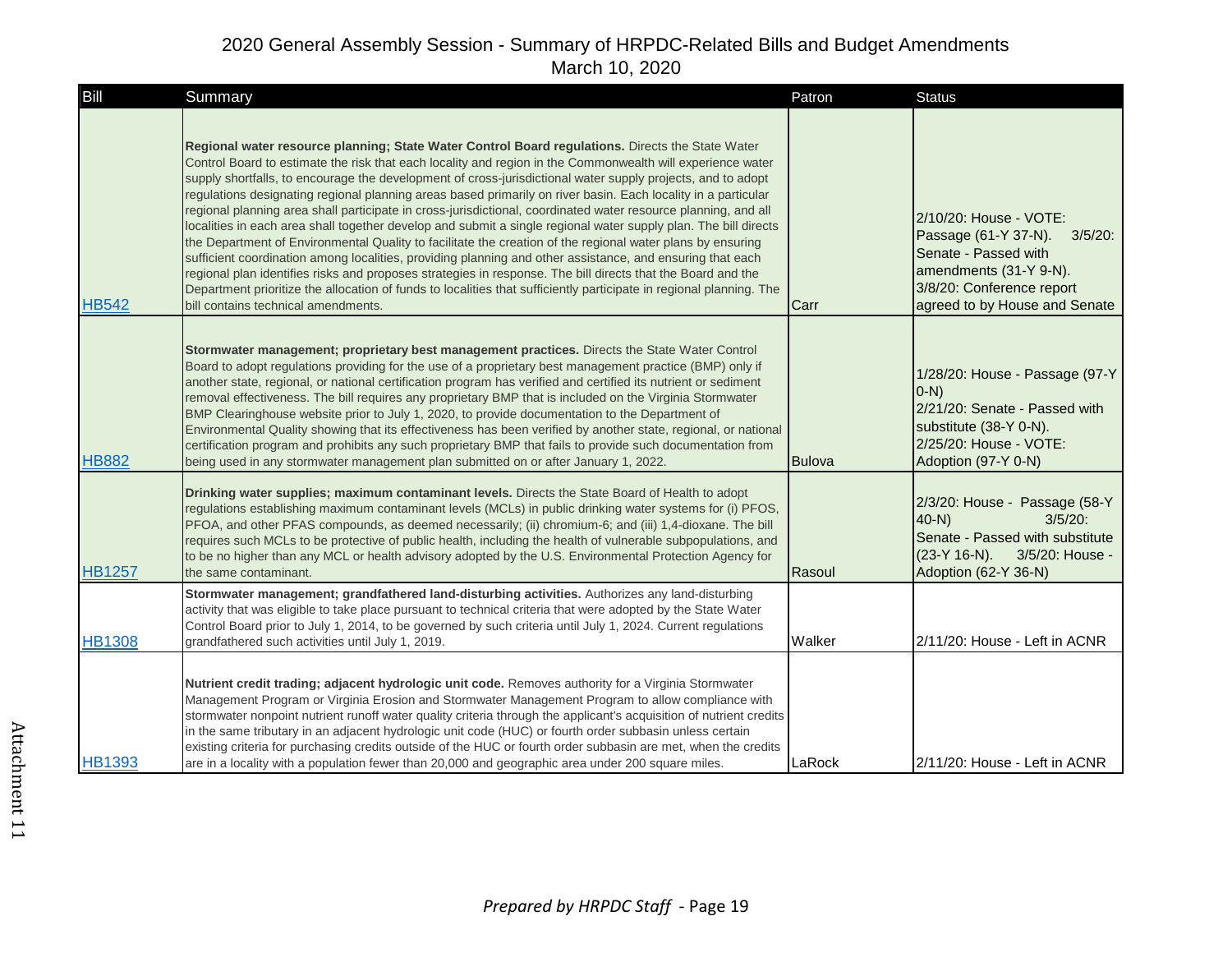| Bill          | Summary                                                                                                                                                                                                                                                                                                                                                                                                                                                                                                                                                                                                                                                                                                                                                                                                                                                                                                                                                                                                                                                                                                                                                                                                                                                                                                                                                                                                                                                                                                                                                                                                                                                        | Patron   | <b>Status</b>                                                                                                                                                   |
|---------------|----------------------------------------------------------------------------------------------------------------------------------------------------------------------------------------------------------------------------------------------------------------------------------------------------------------------------------------------------------------------------------------------------------------------------------------------------------------------------------------------------------------------------------------------------------------------------------------------------------------------------------------------------------------------------------------------------------------------------------------------------------------------------------------------------------------------------------------------------------------------------------------------------------------------------------------------------------------------------------------------------------------------------------------------------------------------------------------------------------------------------------------------------------------------------------------------------------------------------------------------------------------------------------------------------------------------------------------------------------------------------------------------------------------------------------------------------------------------------------------------------------------------------------------------------------------------------------------------------------------------------------------------------------------|----------|-----------------------------------------------------------------------------------------------------------------------------------------------------------------|
| <b>HB1422</b> | Chesapeake Bay Watershed Implementation Plan initiatives; nutrient management plans; stream<br>exclusion. Sets December 31, 2025, as the target date to achieve the water quality goals contained in<br>Virginia's final Chesapeake Bay Total Maximum Daily Load Phase III Watershed Implementation Plan<br>(WIP). The bill provides that if the Secretary of Agriculture and Forestry and the Secretary of Natural<br>Resources (the Secretaries) jointly determine on or after July 1, 2026, that such goals have not been met by<br>(i) the coverage of a sufficient portion of Chesapeake Bay cropland by nutrient management plans, (ii) the<br>installation of a sufficient number of livestock stream exclusion practices, or (iii) a combination of other<br>agricultural best management conservation practices, then certain provisions requiring the use of nutrient<br>management plans and livestock stream exclusions shall become effective. The bill directs the Secretaries<br>to convene a stakeholder advisory group to review annual progress toward the implementation of agricultural<br>commitments in the WIP, develop a process to assist in creating nutrient management plans, and develop a<br>plan for the stream exclusion program. The measure also directs the Virginia Soil and Water Conservation<br>Board to establish by December 31, 2020, the official method for identifying perennial streams and directs<br>the Department of Conservation and Recreation to establish by July 1, 2021, a portable stream fencing<br>practice for inclusion in the Virginia Agricultural Best Management Practice Cost-Share Program. | Plum     | 2/11/20: House - VOTE:<br>Passage #2 (79-Y 20-N).<br>2/27/20: Senate - Passed with<br>amendments (40-Y 0-N).<br>3/2/20: House - Adoption (77-Y<br>$19-N$        |
| <b>HB1454</b> | Department of Environmental Quality; consolidation of erosion and sediment control, stormwater,<br>and Chesapeake Bay preservation laws. Directs the Department of Environmental Quality to study the<br>statutory and regulatory changes necessary to fully integrate and consolidate (i) the Erosion and Sediment<br>Control Law, (ii) the Stormwater Management Act, and (iii) the Chesapeake Bay Preservation Act. The<br>Department shall report the results of its study by December 1, 2020.                                                                                                                                                                                                                                                                                                                                                                                                                                                                                                                                                                                                                                                                                                                                                                                                                                                                                                                                                                                                                                                                                                                                                            | Heretick | 1/22/20: House - Stricken from<br>docket in ACNR (22-Y 0-N)                                                                                                     |
| <b>HB1464</b> | Local authority to restrict nutrient credit usage. Authorizes the governing body of any locality, by<br>ordinance, to restrict the total nutrient credits that are generated in the locality and used in an adjacent eight-<br>digit hydrologic unit code or fourth order subbasin to comply with stormwater nonpoint nutrient runoff water<br>quality criteria.                                                                                                                                                                                                                                                                                                                                                                                                                                                                                                                                                                                                                                                                                                                                                                                                                                                                                                                                                                                                                                                                                                                                                                                                                                                                                               | Gooditis | 1/29/20: House - Continued to<br>2021 in ACNR by voice vote                                                                                                     |
| <b>HB1609</b> | Nutrient credit use; land-disturbing activity by wastewater utility. Provides that when a publicly owned<br>wastewater treatment works conducts land-disturbing activities in order to construct or expand a facility, it<br>may comply with the water quality requirements associated with such land-disturbing activities by generating<br>and using point source nutrient credits, point source phosphorus credits, and sediment credits through the<br>operation of its existing treatment facilities. The bill requires the treatment works to notify the Department of<br>Environmental Quality of its plan, to adopt a ratio of 10 point source nitrogen credits for each point source<br>phosphorus credit used, and to classify the credits as permanent using a means acceptable to the<br>Department. The bill limits to 10 pounds per year the application of point source phosphorus credits to a<br>single project other than a water reclamation and reuse project.                                                                                                                                                                                                                                                                                                                                                                                                                                                                                                                                                                                                                                                                             | Mugler   | 2/10/20: House - Block Vote<br>Passage (99-Y 0-N).<br>$3/2/20$ :<br>Senate - Passed with substitute<br>$(37-Y 0-N)$ .<br>3/2/20: House -<br>Adoption (97-Y 0-N) |
| <b>HB1641</b> | Coal ash ponds; drinking water well; resident notification. Requires a utility, defined in the bill as the<br>owner or operator of a coal ash pond, to complete a survey of all drinking water wells within 1.5 miles of<br>each of its ponds by October 1, 2020, and to notify residents via mail and a local newspaper posting that the<br>survey will be conducted.                                                                                                                                                                                                                                                                                                                                                                                                                                                                                                                                                                                                                                                                                                                                                                                                                                                                                                                                                                                                                                                                                                                                                                                                                                                                                         | Ayala    | 2/10/20: House - VOTE:<br>Passage (75-Y 24-N).<br>3/2/20: Senate - Passed with<br>substitute (32-Y 7-N).<br>$3/3/20$ :<br>House - Adoption (73-Y 23-N)          |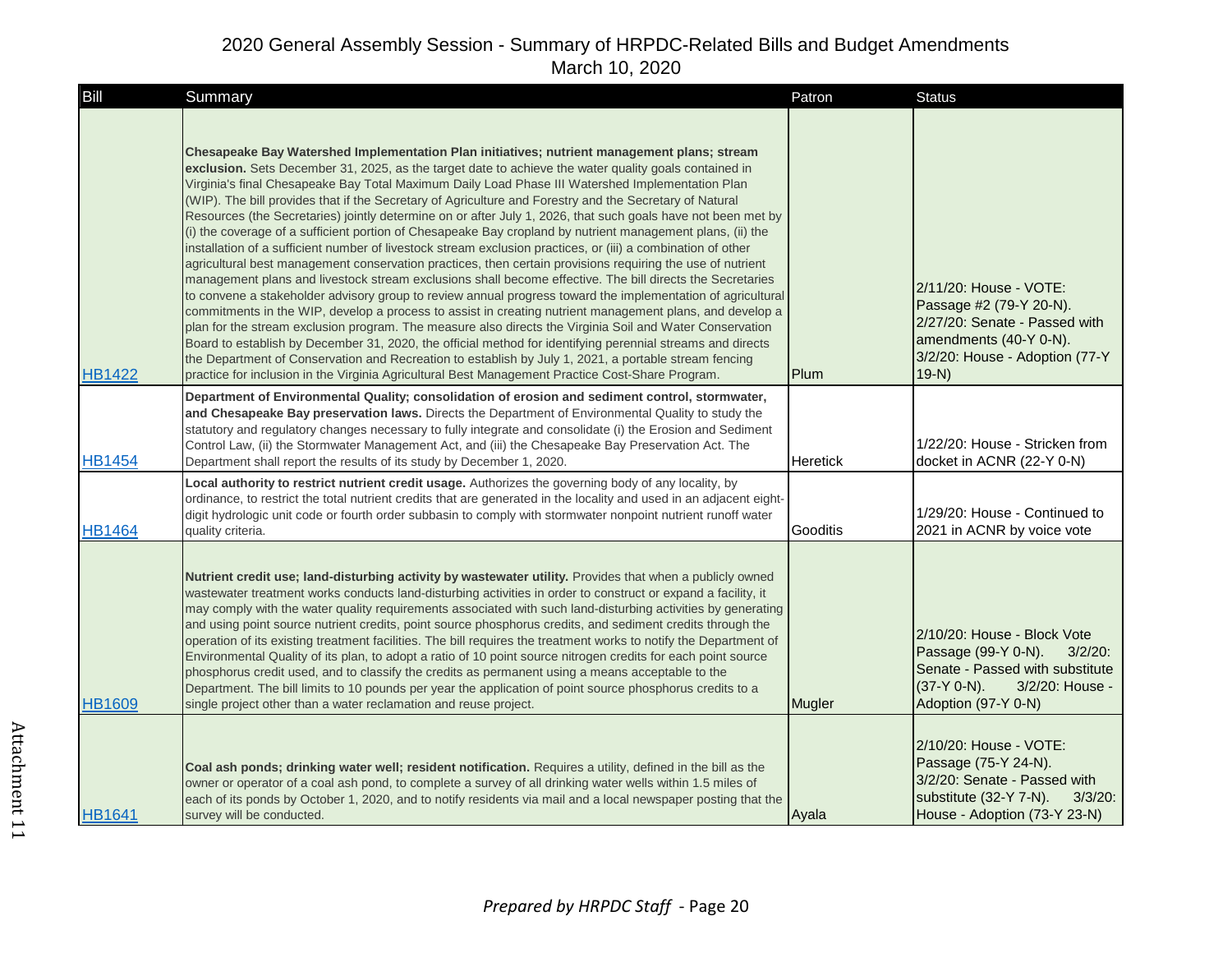| <b>Bill</b>   | Summary                                                                                                                                                                                                                                                                                                                                                                                                                                                                                                                                                                                                                                                                                                                                                                                                                                                                                                                                                                                                                                                                                                                                                                                                                                                                                                                                                                                                                                                                                                                                                                                                                                                        | Patron       | <b>Status</b>                                                                                                                                                                    |
|---------------|----------------------------------------------------------------------------------------------------------------------------------------------------------------------------------------------------------------------------------------------------------------------------------------------------------------------------------------------------------------------------------------------------------------------------------------------------------------------------------------------------------------------------------------------------------------------------------------------------------------------------------------------------------------------------------------------------------------------------------------------------------------------------------------------------------------------------------------------------------------------------------------------------------------------------------------------------------------------------------------------------------------------------------------------------------------------------------------------------------------------------------------------------------------------------------------------------------------------------------------------------------------------------------------------------------------------------------------------------------------------------------------------------------------------------------------------------------------------------------------------------------------------------------------------------------------------------------------------------------------------------------------------------------------|--------------|----------------------------------------------------------------------------------------------------------------------------------------------------------------------------------|
| <b>HB1674</b> | Eastern Virginia Groundwater Management Area; provisional surface water withdrawal<br>permit. Authorizes the State Water Control Board to issue a provisional surface water withdrawal permit<br>within the Eastern Virginia Groundwater Management Area to an applicant that has not identified an end<br>user for the water. Such permit shall not allow the withdrawal of water until an end user has been identified<br>and the permittee has provided a report containing information on the need for and proposed use of the<br>surface water, a description of the raw water intake, and other information. The bill provides that once the<br>Department of Environmental Quality approves the report, the permittee shall request a permit modification.<br>Finally, the bill provides that no potential withdrawal amount of any provisional permit shall be used in the<br>calculation of available water when assessing a subsequent surface water withdrawal application in the<br>affected stream reach if the provisional permit has not been modified to reflect an end user, the Department<br>and the subsequent applicant have found the provisional withdrawal to be inappropriate, and the provisional<br>permit holder has failed to state that an end user will be secured within 12 months.                                                                                                                                                                                                                                                                                                                                            | Hodges       | 2/10/20: House - VOTE:<br>Passage (94-Y 4-N).<br>$2/25/20$ :<br>Senate - Continued to 2021 in<br>ACNR (13-Y 0-N)                                                                 |
| <b>HJ92</b>   | Study; Office of Drinking Water; Commonwealth's drinking water infrastructure and oversight of the<br>drinking water program; report. Requests the Office of Drinking Water of the Department of Health to<br>study the Commonwealth's drinking water infrastructure and oversight of the drinking water program. In<br>conducting its study, the Office shall (i) identify problems or issues that may result in contamination of<br>drinking water with lead, copper, or other substances or organisms or increase the likelihood of<br>contamination of drinking water with lead, copper, or other substances or organisms and (ii) develop<br>recommendations for addressing such problems or issues.<br>Study; effectiveness of stormwater management laws; report. Requests the Department of                                                                                                                                                                                                                                                                                                                                                                                                                                                                                                                                                                                                                                                                                                                                                                                                                                                            | Lopez        | 2/10/20: House - VOTE: Agree<br>To (87-Y 5-N).<br>$2/25/20$ :<br>Senate - Agreed to by voice vote                                                                                |
| <b>HJ125</b>  | Environmental Quality to study the effectiveness of stormwater management laws and regulations in<br>Virginia.                                                                                                                                                                                                                                                                                                                                                                                                                                                                                                                                                                                                                                                                                                                                                                                                                                                                                                                                                                                                                                                                                                                                                                                                                                                                                                                                                                                                                                                                                                                                                 | Kory         | 2/11/20: House - Left in Rules                                                                                                                                                   |
| <b>SB704</b>  | Chesapeake Bay Watershed Implementation Plan initiatives; nutrient management plans; stream<br>exclusion. Sets December 31, 2025, as the target date to achieve the water quality goals contained in<br>Virginia's final Chesapeake Bay Total Maximum Daily Load Phase III Watershed Implementation Plan<br>(WIP). The bill provides that if the Secretary of Agriculture and Forestry and the Secretary of Natural<br>Resources (the Secretaries) jointly determine on or after July 1, 2026, that such goals have not been met by<br>(i) the coverage of a sufficient portion of Chesapeake Bay cropland by nutrient management plans, (ii) the<br>installation of a sufficient number of livestock stream exclusion practices, or (iii) a combination of other<br>agricultural best management conservation practices, then certain provisions requiring the use of nutrient<br>management plans and livestock stream exclusions shall become effective. The bill directs the Secretaries<br>to convene a stakeholder advisory group to review annual progress toward the implementation of agricultural<br>commitments in the WIP, develop a process to assist in creating nutrient management plans, and develop a<br>plan for the stream exclusion program. The measure also directs the Virginia Soil and Water Conservation<br>Board to establish by December 31, 2020, the official method for identifying perennial streams and directs<br>the Department of Conservation and Recreation to establish by July 1, 2021, a portable stream fencing<br>practice for inclusion in the Virginia Agricultural Best Management Practice Cost-Share Program. | <b>Mason</b> | 2/11/20: Senate - Passed (40-Y<br>$O-N$ ).<br>$2/24/20$ :<br>House - VOTE: Passage with<br>substitute (78-Y 21-N).<br>2/26/20: Senate - Agreed to<br>House substitute (40-Y 0-N) |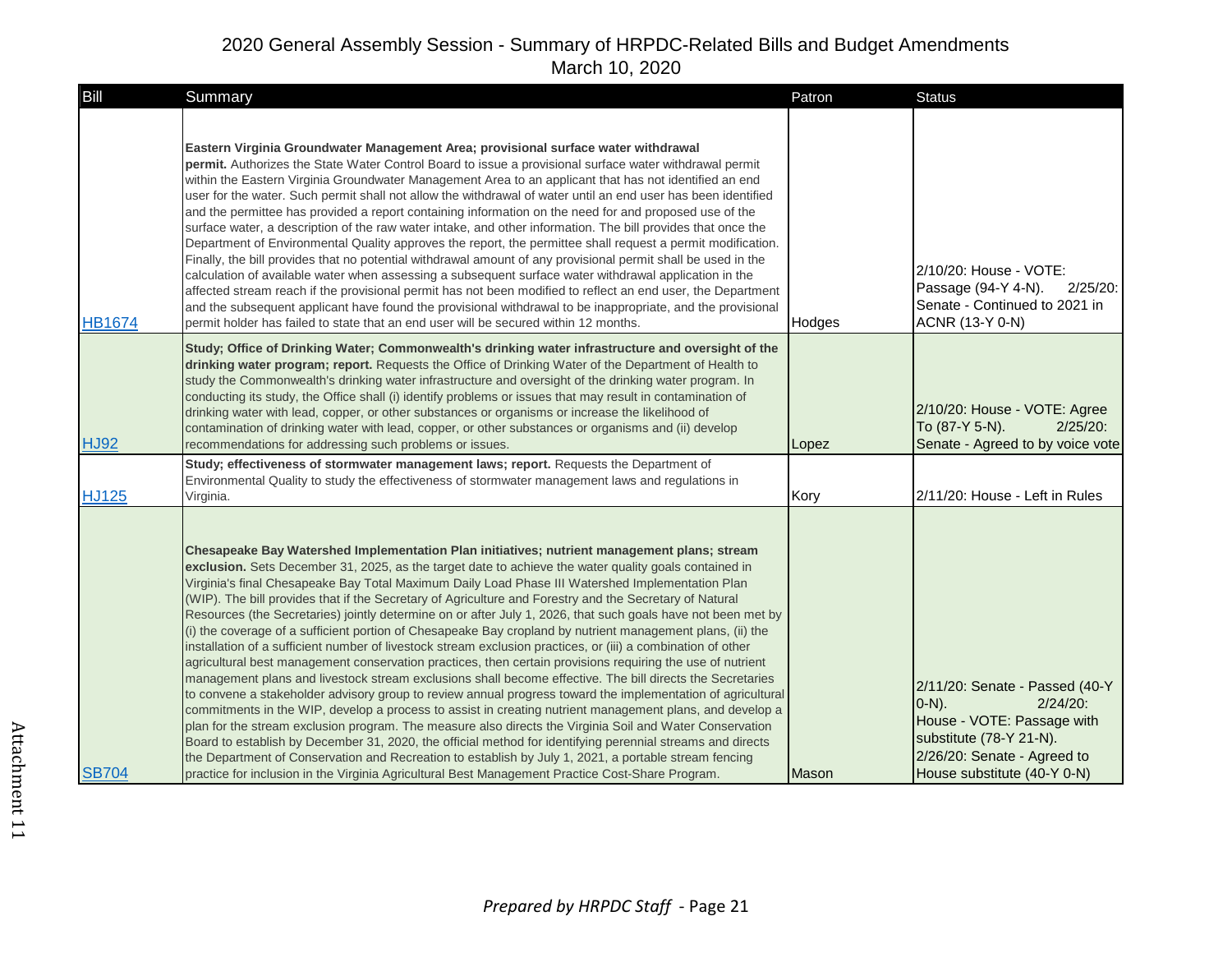| Bill                    | Summary                                                                                                                                                                                                                                                                                                                                                                                                                                                                                                                                                                                                                                                                                                                                                                                                                                                                                                                                                             | Patron        | <b>Status</b>                                                                                                                                                                            |
|-------------------------|---------------------------------------------------------------------------------------------------------------------------------------------------------------------------------------------------------------------------------------------------------------------------------------------------------------------------------------------------------------------------------------------------------------------------------------------------------------------------------------------------------------------------------------------------------------------------------------------------------------------------------------------------------------------------------------------------------------------------------------------------------------------------------------------------------------------------------------------------------------------------------------------------------------------------------------------------------------------|---------------|------------------------------------------------------------------------------------------------------------------------------------------------------------------------------------------|
| <b>SB776</b>            | Wetlands protection; living shorelines. Requires the Virginia Marine Resources Commission to<br>promulgate and periodically update minimum standards for the protection and conservation of wetlands and<br>to approve only living shoreline approaches to shoreline stabilization where the best available science shows<br>that such approaches are feasible. The provisions of the bill are contingent on funding in a general<br>appropriation act.                                                                                                                                                                                                                                                                                                                                                                                                                                                                                                             | Lewis         | 2/10/20: Senate - Read third<br>time and passed (32-Y 7-N).<br>3/2/20: House - VOTE: Passage<br>with amendments (70-Y 30-N)<br>3/3/20: Senate - Agreed to<br>House amendments (32-Y 8-N) |
| <b>SB1007</b>           | Stormwater management; inspections. Directs the Water Control Board to adopt regulations that require<br>that a long-term maintenance agreement for any best management practice that is a wet pond provide for<br>inspections no more frequently than every three years.                                                                                                                                                                                                                                                                                                                                                                                                                                                                                                                                                                                                                                                                                           | <b>Reeves</b> | 2/10/20: Senate - Read third<br>time and passed (37-Y 1-N).<br>3/3/20: House - Left in ACNR                                                                                              |
| <b>SB1064</b>           | Department of Environmental Quality; combined sewer overflow outfalls; James River<br>watershed. Directs the Department of Environmental Quality (DEQ) to identify the owner of any combined<br>sewer overflow (CSO) outfall east of Charlottesville that discharges into the James River watershed and to<br>determine what actions by the owner are necessary to bring such an outfall into compliance with Virginia<br>law, the federal Clean Water Act, and the Presumption Approach described in the CSO Control Policy of the<br>U.S. Environmental Protection Agency.                                                                                                                                                                                                                                                                                                                                                                                        | Stuart        | 2/11/20: Senate - Passed (40-Y<br>$3/2/20$ :<br>$(0-N)$ .<br>House - Block Vote Passage<br>with substitute (99-Y 0-N)<br>3/3/20: Senate - House<br>substitute agreed to (39-Y 0-N)       |
| <b>SB1067</b>           | Regulation of stormwater; airports. Provides that localities shall provide for full waivers of certain<br>stormwater charges for public use airport runways and taxiways                                                                                                                                                                                                                                                                                                                                                                                                                                                                                                                                                                                                                                                                                                                                                                                            | Kiggans       | 2/4/20: Senate - Stricken at<br>request of Patron in ACNR (15-<br>$Y$ 0-N)                                                                                                               |
| <b>SJ53</b>             | Study; DEQ; revised priority ranking criteria for grants from the Stormwater Local Assistance Fund<br>to include reduction of nitrogen pollution; report. Directs the Department of Environmental Quality<br>(DEQ) (the Department) to study revised priority ranking criteria for grants from the Stormwater Local<br>Assistance Fund (the Fund) to include reduction of nitrogen pollution and report its findings and<br>recommendations for publication as a House or Senate document. In conducting its study, the Department<br>shall (i) analyze the benefits and costs of nitrogen pollution reduction in Virginia's waters and compare to the<br>benefits and costs of reductions in phosphorous pollution, and (ii) determine comparable criteria to award<br>grants from the Fund based on nitrogen reductions and revise the Fund's award criteria accordingly. The<br>provisions of the bill are contingent on funding in a general appropriation act. | Lewis         | 2/10/20: Senate - Read third<br>time and agreed to by voice<br>$3/3/20$ :<br>vote.<br>House - Left in Appropriations                                                                     |
| <b>HB30 C-</b><br>70#1h | Stormwater Local Assistance. This amendment requests additional tax-supported bonds for stormwater<br>local assistance fund.                                                                                                                                                                                                                                                                                                                                                                                                                                                                                                                                                                                                                                                                                                                                                                                                                                        | Lopez         | <b>Member Request</b>                                                                                                                                                                    |
|                         | Freshwater Testing Program. This amendment provides \$250,000 each year from the general fund for the<br>Department of Health to establish and execute a freshwater testing program to address environmental<br>hazards in the Commonwealth, such as algae blooms. Currently, the department uses resources from their<br>SB30 305#1s marine water testing program, when available.                                                                                                                                                                                                                                                                                                                                                                                                                                                                                                                                                                                 | Peake         | Member Request                                                                                                                                                                           |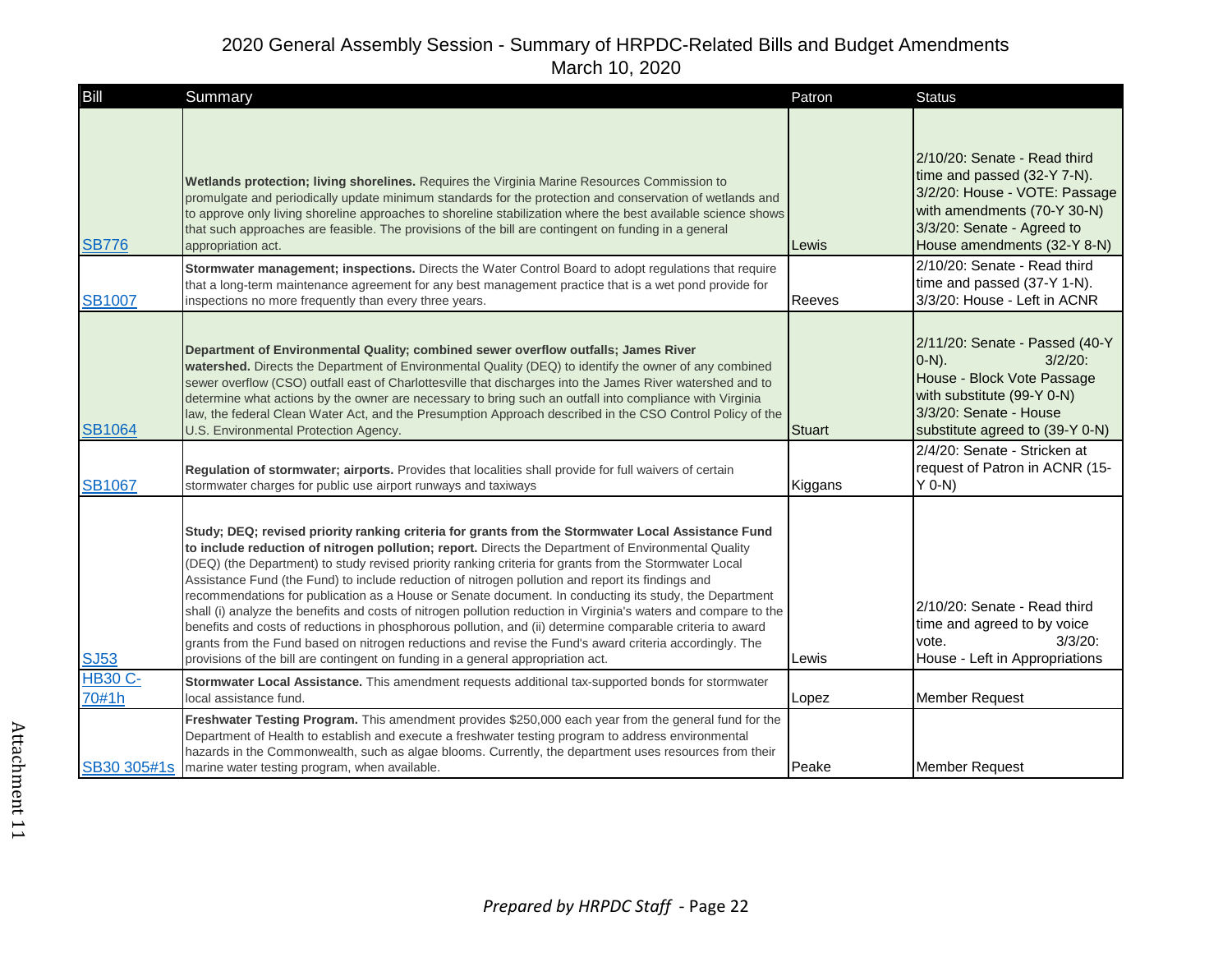| Bill                  | Summary                                                                                                                                                                                                                                                                                                                                                                                                                                                                                                                                                                                                            | Patron          | <b>Status</b>         |
|-----------------------|--------------------------------------------------------------------------------------------------------------------------------------------------------------------------------------------------------------------------------------------------------------------------------------------------------------------------------------------------------------------------------------------------------------------------------------------------------------------------------------------------------------------------------------------------------------------------------------------------------------------|-----------------|-----------------------|
| <b>HB30</b><br>377#2h | DEQ Technical Review of Point Source Nutrient Reductions and WQIF Grant Savings Proposal. This<br>amendment directs DEQ to review and identify an alternative point source implementation approach for the<br>Chesapeake Bay TMDL than the regulation stated in Initiative 52 of the Phase III Watershed Implementation<br>Plan. The review would consider technical data on the performance of prior Water Quality Improvement<br>Fund grant recipients, and consider if there is a technical basis to update the Plan and decrease Water<br>Quality Improvement Fund appropriations through 2025.                | Bulova          | <b>Floor Approved</b> |
| HB30 377#2h           | Stormwater. This amendment funds a consultant to address and offer plans to implement the regulations<br>integrating the VA Erosion & Sediment Control Act, Storm Water Management Act, and the Chesapeake<br>Bay Preservation Act. Specifically, the consultant will address inconsistencies in the regulations in the three<br>acts for MS4 Permit localities.                                                                                                                                                                                                                                                   | <b>Heretick</b> | <b>Member Request</b> |
| <b>HB30</b><br>377#3h | Regional Water Resource Planning. This amendment provides \$231,000 each year from the general fund<br>for regional water resource planning activities at the Department of Environmental Quality, pursuant to<br>House Bill 542 of the 2020 Session of the General Assembly.                                                                                                                                                                                                                                                                                                                                      | Carr            | Floor Approved        |
| <b>HB30</b><br>377#3h | Water Protection (language only). This amendment directs the DEQ to take into account local fiscal stress<br>factors when awarding nutrient removal grants for projects in the James River Basin and allows grant<br>awards to cover up to 90 percent of eligible costs.                                                                                                                                                                                                                                                                                                                                           | Aird            | Member Request        |
| <b>HB30</b><br>377#4h | Nutrient Removal Grants (language only). This amendment directs the Department of Environmental<br>Quality to assess alternative matching policies for nutrient removal grants for projects serving localities with<br>high fiscal stress.                                                                                                                                                                                                                                                                                                                                                                         |                 | <b>Floor Approved</b> |
|                       | Workgroup Reviewing Water Regulations. This amendment provides \$250,000 each year for DEQ to<br>HB30 377#8h conduct a review of state water regulations and report its findings to the General Assembly.                                                                                                                                                                                                                                                                                                                                                                                                          | Hodges          | <b>Member Request</b> |
|                       | Nutrient Removal Grant Program (language only). This amendment directs DEQ to take into account<br>local fiscal stress factors when awarding nutrient removal grants for projects in the James River Basin and<br>SB30 377#1s allows grant awards to cover up to 90 percent of eligible costs.                                                                                                                                                                                                                                                                                                                     | Morrissey       | Floor Approved        |
|                       | Stormwater Consultant. This amendment provides \$0.3 million GF for an independent review of<br>approaches to improve integration of the Virginia Erosion and Sediment Control Act, Storm Water<br>Management Act, and the Chesapeake Bay Preservation Act. Specifically, the consultant will address<br>SB30 377#3s inconsistencies in the regulations in the three acts for MS4 Permit localities.                                                                                                                                                                                                               | Hanger          | Floor Approved        |
|                       | Technical Review of Point Source Nutrient Reductions and WQIF Grant Savings (language only). This<br>amendment directs DEQ to review and identify an alternative point source implementation approach for the<br>Chesapeake Bay TMDL than the regulation stated in Initiative 52 of the Phase III Watershed Implementation<br>Plan. The review would consider technical data on the performance of prior Water Quality Improvement<br>Fund grant recipients, and consider if there is a technical basis to update the Plan and decrease Water<br>SB30 377#4s Quality Improvement Fund appropriations through 2025. | Hanger          | Floor Approved        |
| SB30 379#1s           | SLAF Priorities. This amendment provides requisite funding for the costs of SJ53 directing DEQ to revise<br>priorities related to grants given for the Stormwater Local Assistance Fund to include the reduction of<br>nitrogen pollution.                                                                                                                                                                                                                                                                                                                                                                         | Lewis           | <b>Member Request</b> |
|                       |                                                                                                                                                                                                                                                                                                                                                                                                                                                                                                                                                                                                                    |                 |                       |